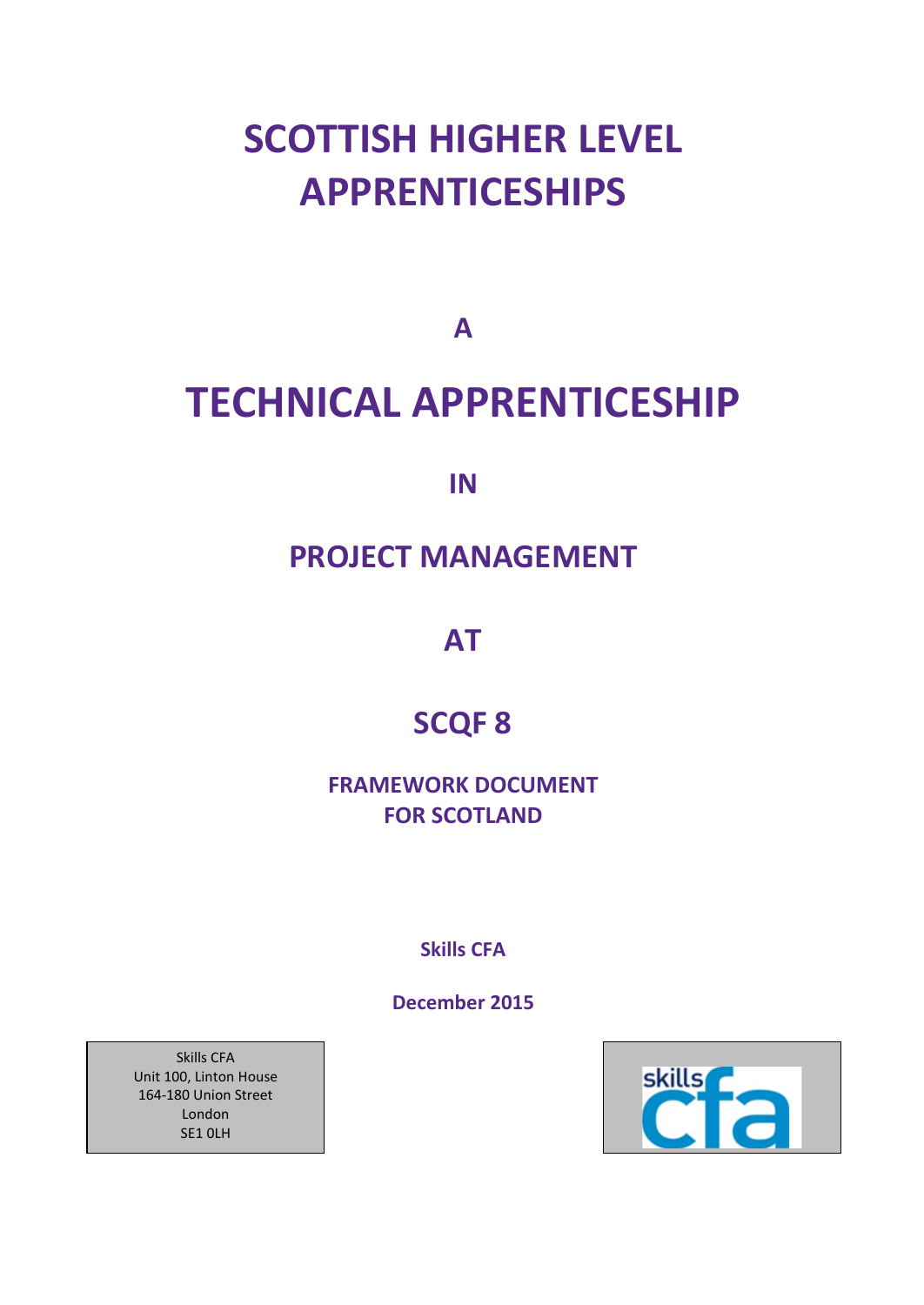## **Contents**

| Technical and Professional Apprenticeships in Scotland             | 3  |
|--------------------------------------------------------------------|----|
| Technical and Professional Apprenticeships in (name of Framework)  | 4  |
| <b>Summary of Framework</b>                                        | 5  |
| The Framework                                                      | 6  |
| Registration and certification                                     | 7  |
| Recruitment and selection                                          | 8  |
| <b>Equal opportunities</b>                                         | 8  |
| Health and safety                                                  | 9  |
| Contracts                                                          | 9  |
| <b>Employment status of Technical and Professional Apprentices</b> | 9  |
| Terms and conditions of employment                                 | 9  |
| Training and development                                           | 10 |
| Consultation                                                       | 11 |
| Career progression                                                 | 12 |

## **Appendices**

| Appendix 1 | <b>Stakeholder Responsibilities</b>                                | 13. |
|------------|--------------------------------------------------------------------|-----|
| Appendix 2 | Modern Apprenticeship Centres (MACs)                               | 16  |
| Appendix 3 | <b>Training Agreement and Training Plan</b>                        | 17. |
| Appendix 4 | Career Skills Units for Technical and Professional Apprenticeships | 20  |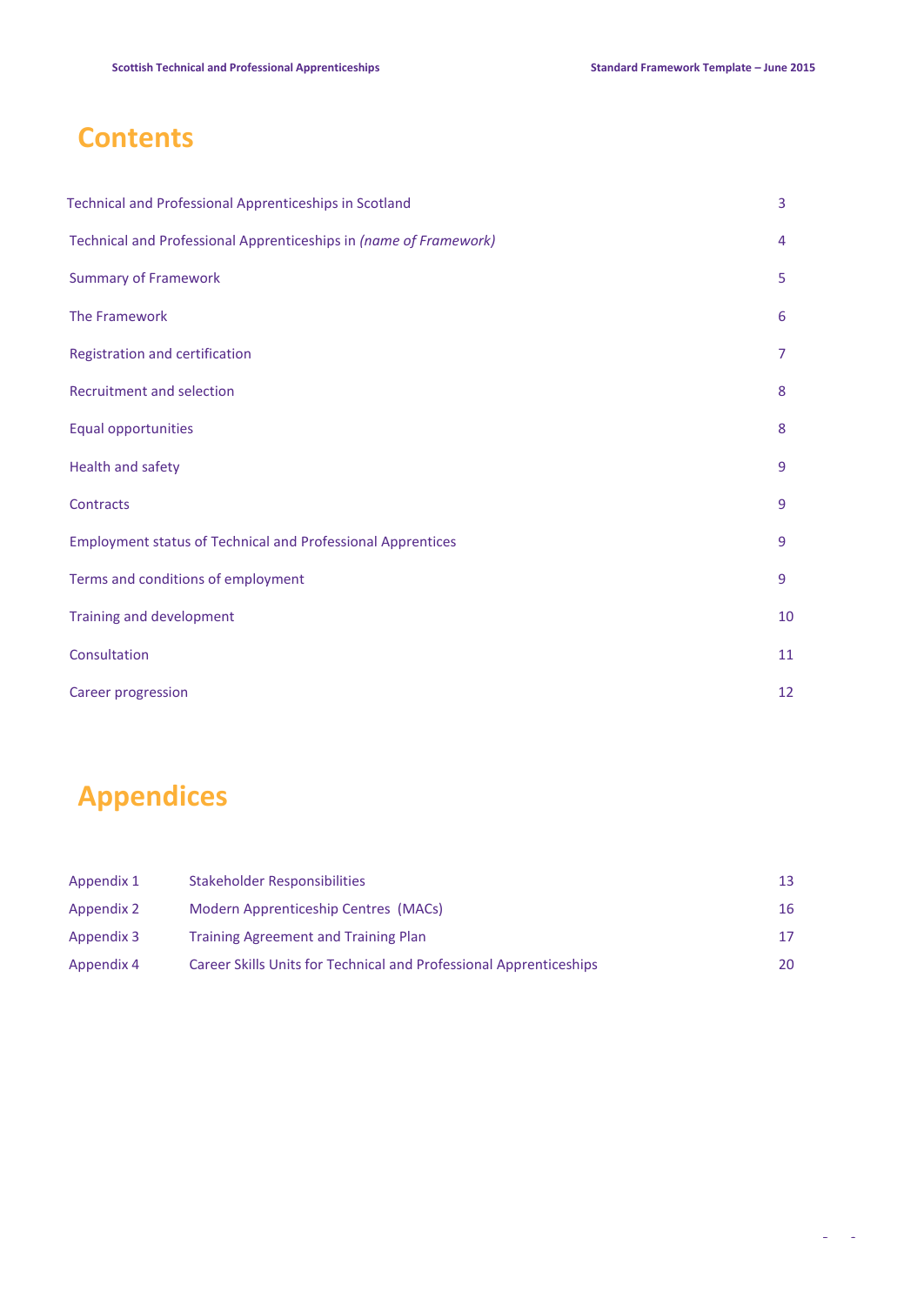## **Technical and Professional Apprenticeships in Scotland**

#### **What are Technical and Professional Apprenticeships?**

Technical and Professional Apprenticeships offer those aged over 16 paid employment combined with the opportunity to train for jobs at senior supervisory and management level.

#### **Who develops them?**

Technical and Professional Apprenticeships are developed by Sector Skills Councils (SSCs). SSCs consult with employers and key partners in their sector to produce a training programme, which meets the needs of employers.

#### **Who are they for?**

Technical and Professional Apprenticeships are available to employees aged 16 or over. Employees need to demonstrate to their employer that they have the potential to complete the programme. All Technical and Professional Apprentices must have a demonstrable need to acquire significant new knowledge and skills to fulfil their job role. The Apprenticeship framework selected for the employee must be the most appropriate learning programme generally available to that individual, providing such knowledge and skills.

#### **What's in a Technical and Professional Apprenticeship?**

In Scotland, there are more than 70 different Apprenticeship Frameworks and they are all designed to deliver a training package around a minimum standard of competence defined by employers through SSCs. There are four different levels of Apprenticeship in Scotland: Modern Apprenticeships at SCQF 5 (SVQ 2) and SCQF 6/7 (SVQ 3), Technical Apprenticeships at SCQF 8/9 (SVQ 4) and Professional Apprenticeships at SCQF 10 (SVQ 5). They all contain the same 3 basic criteria:

- A relevant SVQ (or alternative competency based qualification), HN Qualification, Professional Qualification or other Qualification based on current National Occupational Standards at SCQF level 8 and above
- Career Skills (known as core skills for Frameworks at SCQF Levels 5, 6 and 7)
- Industry specific training

Details of the content of this specific Technical/ Professional Apprenticeship are given in the next section.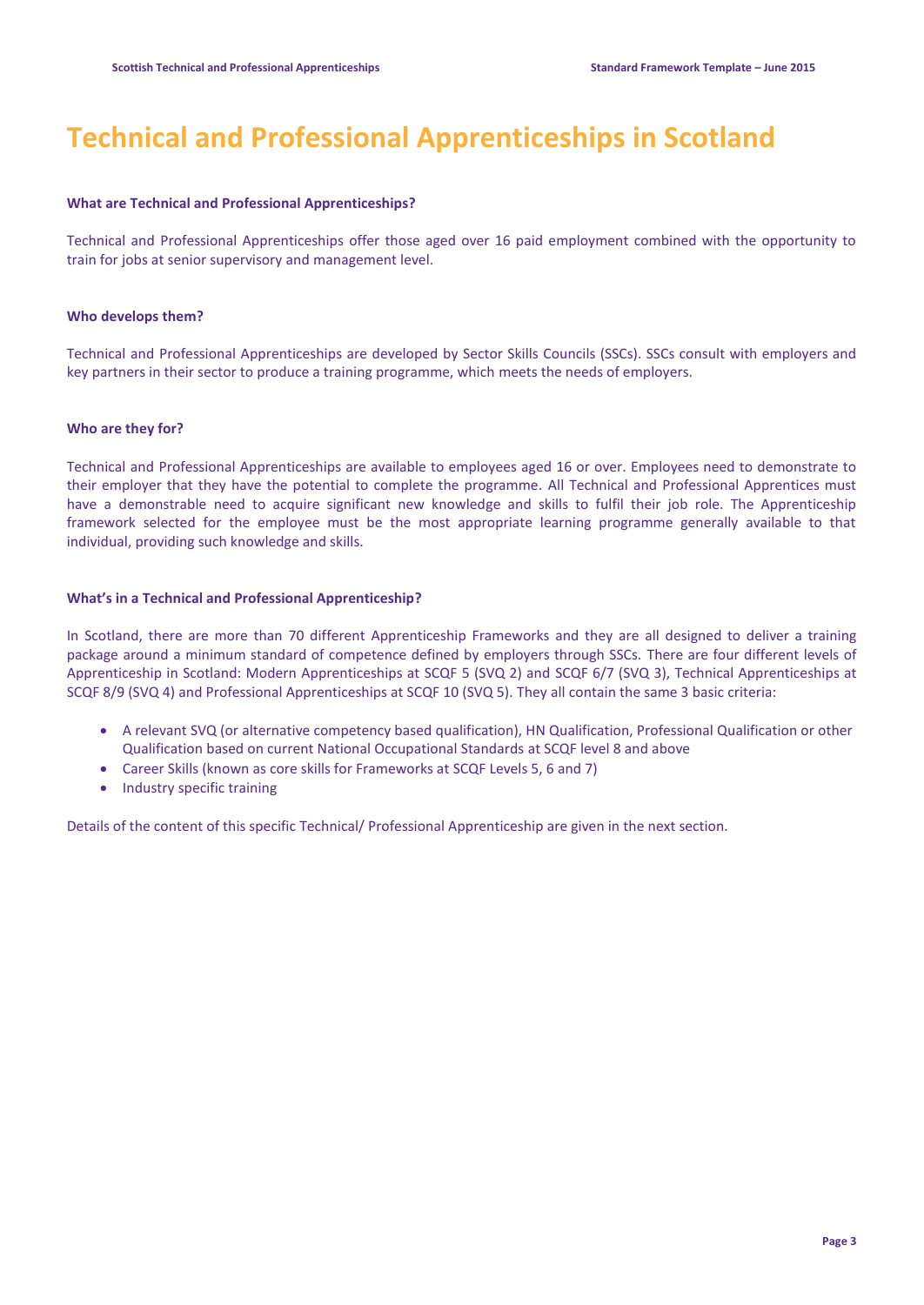## **Technical Apprenticeship in Project Management**

Over recent years, Project Management has become increasingly prominent as a profession. This growth has been driven by trends such as fewer management layers, greater flexibility, and more project-based work.

Projects represent concerted efforts to introduce change and adapt to a changing environment. Projects are key enablers to perform and compete in business, industry, government and the public. Project Management has become a key skill underpinning progress and prosperity. The ability to control and manage projects has become a critical national capability that will play a part in defining success and determining well-being and competitiveness. Project Managers need to truly understand the business, understand how their project portfolios fit into their organisations' overall vision and strategy, and effectively convey this information to stakeholders. It is more important than ever for these practitioners to have a deep, balanced skill set that incorporates technical Project Management skills, business and strategic management skills, and leadership skills.

A number of key industries in Scotland have highlighted Project Management skills shortages. These include the Scottish Building Federation (SBF) in relation to construction; Aberdeen and Grampian Chamber of Commerce, Oil and Gas UK, Lloyds Banking Group and OPITO – Skills for Gas have recently said there is an immediate need for skilled Project Managers to deliver key projects; and in the food and drink sector (Skills Development Scotland). Skills shortages such as these can threaten the pace of the recovery in Scotland. A recent internet search for vacancies in Project Management in Scotland showed over 7000 results. This framework seeks to address the skills shortages and produce a generation of highly skilled Project Managers.

In the UK, more than £250 billion is spent on projects every year. Half of these projects fail. It is often cited that a lack of adequate Project Management knowledge and experience is a major factor in these failures. Project Management offers a framework to help organisations to transform their mainstream operations and service performance. Moreover, in an increasingly busy, stressful, and uncertain world it has become necessary to manage several projects successfully at the same time.

Globalisation is also a key catalyst for change in Project Management. Resource-strained organisations now require Project Managers to handle several projects and project teams across varied geographic regions. Project Managers must therefore be skilled at managing remote or virtual teams, overcoming challenges related to time zones, and navigating cultural and political sensitivities. As a result, these professionals have become more valuable and versatile by developing new skill sets and gaining experience which falls outside the traditional project role.

Project Managers are expected to do more with less, using fewer resources while getting projects done with improved organisation and planning. They are also under increasing pressure to deliver products and services more quickly to keep up with rapid market changes and more stringent customer expectations.

The proposed apprenticeship framework will address skills needs and skills gaps in Project Management for Scottish employers, whilst also providing an alternative to full- or part-time study leading to HNC/HND and degree qualifications.

This framework is aimed at those working as Project Managers, Project Coordinators, Project Executives and Project Support Officers. It will help employers to attract bright individuals who may not want to go to university but want to develop a career in a business-related profession. The apprenticeship will also support the development of higher-level skills among existing staff. The framework will also offer a new route to Associate Membership of APM.

Suitable candidates for the proposed apprenticeship may be new to the profession or, alternatively, may have some project experience which they are seeking to further (e.g. Project Coordinator, Project Support). It is expected that learners will be aged 18+, due to the level of maturity required to work in Project Management. However, there will be no set entry requirements, broadening access and ensuring that learners from a variety of backgrounds can participate in the programme. Learners beginning the apprenticeship may not have completed any formal qualifications beyond secondary education, or, alternatively, they may progress onto the apprenticeship following completion of a project related unit or qualification. Those who have previous project experience (whether work-based or qualification-based) may have some knowledge of Project Management. However, the apprenticeship would seek to enable an individual to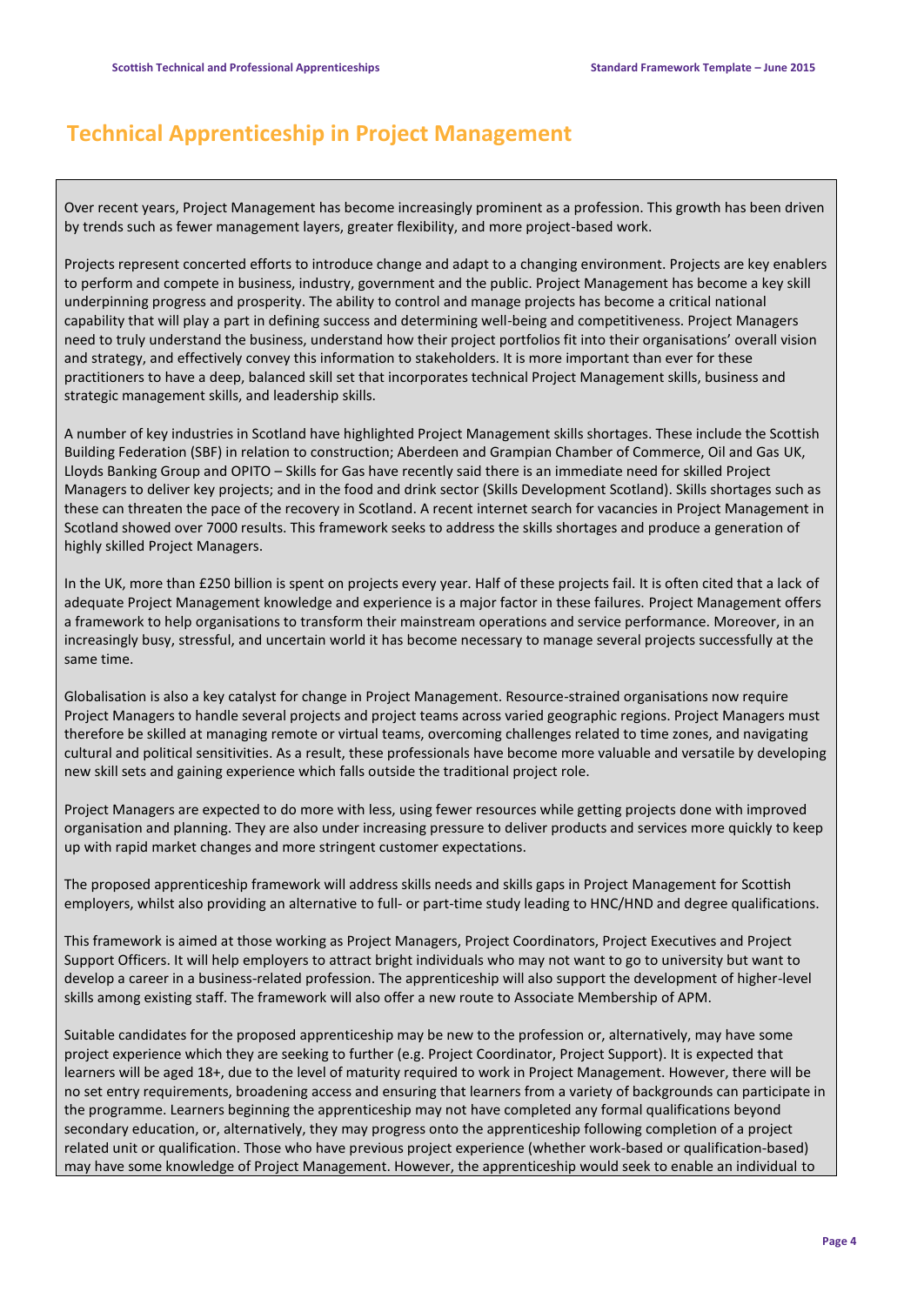#### move from a Project Support role to a Project Manager role.

The creation of the Level 4 Diploma in Project Management and the Technical Apprenticeship framework will offer a structured approach to the development, attainment and recognition of skills based upon a regulated set of national standards. They will also assist in promoting the professionalization of the occupation by setting a benchmark for practice and ensuring that a minimum set of standards are being met. Furthermore, the provision of a nationallyrecognised qualification will not only support the up-skilling of Project professionals, but will also serve as a demonstrable sign of their proficiency. This apprenticeship offers learners a holistic view of the Project Management function, allowing them to take a more structured and professional approach to their job. The blend of academic understanding, applied knowledge and competence development will assist in developing staff's skills within the context of the organisation and provide opportunities for the development of specific work-based skills.

The objectives of this framework are to:

- Build a competent Project Management workforce in Scotland, providing organisations of all sizes across all sectors with the staff needed to increase productivity and efficiency
- Tap into the skills and talents of a diverse population by providing flexible entry routes into a career in Project Management
- Equip individuals with the skills, knowledge and experience needed to undertake Project Management roles in a range of business settings
- Provide apprentices with an opportunity to develop the skills, knowledge and experience they will need to progress to higher level roles with additional responsibilities and onto further and higher education, if they wish to do so

The Project Management apprenticeship will address two fundamental barriers to the provision of competent Project professionals to the employment market.

Firstly, the need for improved competence in Project Management and secondly, the need to view Project Management as a career of first choice.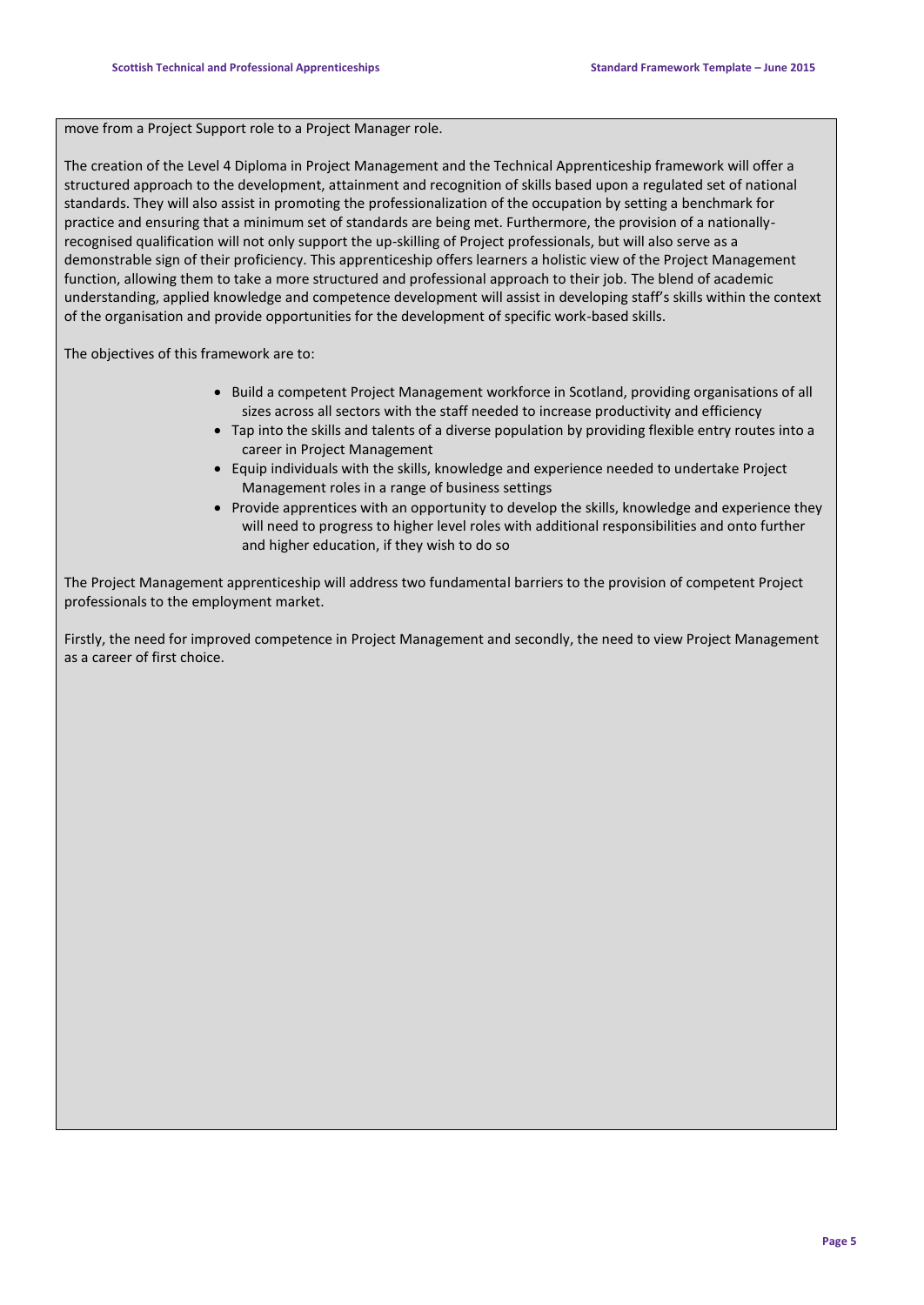## **Summary of Framework**

#### **Diagram showing the contents of the Technical Apprenticeship in Project Management**

#### **Duration**

**-** *The Project Management Technical Apprenticeship should take an average of 24 months to complete and demonstrate competency.* 

### **Mandatory outcomes**

### **SVQ/ CBQ/ HN Qualification/ Professional Qualification**

- **-** *The following must be achieved:*
- EAL Diploma in Project Management at SCQF level 8 (R470 04)

**Career Skills** *(see Appendix 4 for full list)*

 Employer and individual to select the appropriate Career Skills units within the agreed thresholds

#### **Enhancements**

This is either:

- One unit from an SVQ 3 or above relevant to the apprentice's job role OR
- One additional unit from the Project Management SCQF Level 8 Diploma

### **Optional Outcomes**

#### **Additional SVQ Units/Qualifications/Training**

No other awards, qualifications or training programmes are required.

#### **NOTES:**

#### *The SSC should include a relevant SVQ/CBQ/ HN, Professional qualification or other qualification based on NOS*

*Please remove any boxes that are not required.*

#### *Mandatory Component*

*All Scottish Technical and Professional Apprenticeship Frameworks must contain a relevant SVQ, equivalent CBQ, Higher National, Professional Qualification or other qualification based on NOS.*

#### *Career Skills*

*All Scottish Technical and Professional Frameworks must contain Career Skills. The Career Skills units selected should NOT be the same as any of the mandatory components.*

*Two to five units should be selected from any of the categories, to meet the following thresholds:*

- *Technical Apprenticeships must include Career Skills Units at SCQF 7 or above and achieve a minimum threshold of 15 Credits*
- *Professional Apprenticeships must include Career Skills Units at SCQF 8 or above and achieve a minimum threshold of 20 credits.*

#### *Enhancements*

*The Scottish Government is keen to see language qualifications included in all Frameworks and SSCs are encouraged to include these where appropriate.*

*If no `enhancements' are required, remove this box.*

*All sectors should encourage the achievement of additional awards, qualifications and training.*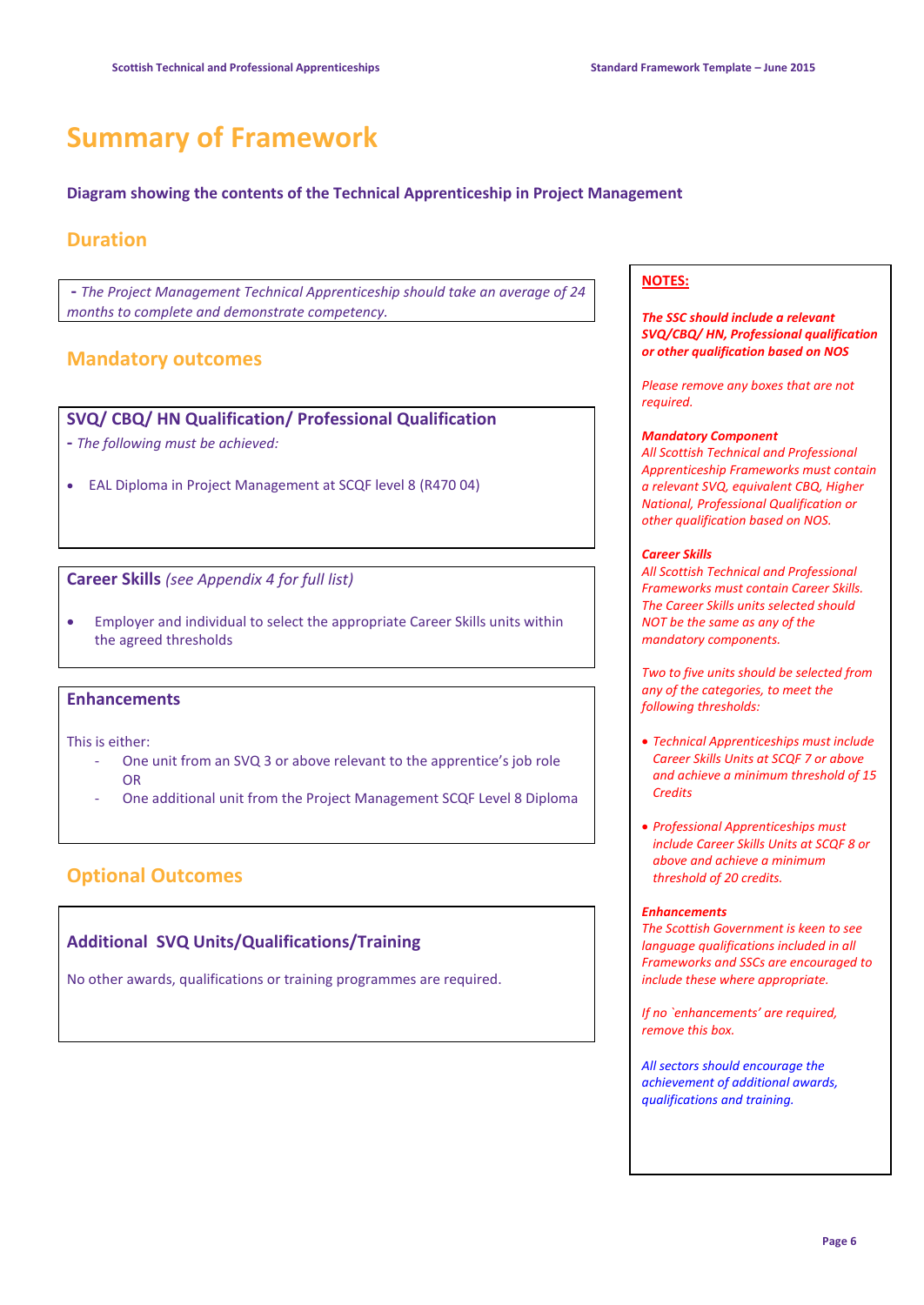## **The Framework**

The mandatory and optional content of the Technical Apprenticeship in Project Management is as follows:

### **Duration**

It is expected that apprentices following this framework will take 24 months to complete. This includes 204 hours for off-the-job training.

#### **Mandatory Outcomes**

#### **SVQ(s)/ CBQs/ Other Qualifications**

Each apprentice is required to achieve the following Qualification:

#### **Diploma in Project Management at SCQF Level 8**

All Scottish Technical and Professional Apprenticeships must contain a relevant SVQ, equivalent competency based qualifications, HN qualification, Professional qualification or other qualification based on NOS.

Scottish Vocational Qualifications (SVQs) and Competency Based Qualifications (CBQs) are work-based qualifications based on National Occupational Standards of competence drawn up by representatives from each industry sector. They are made up of units – normally between six and ten – which break a job down into separate functions reflecting the different kinds of activities of a job. SVQs and CBQs are available at a range of levels – although most are at SCQF Levels 5, 6 and 7 (SVQ Level 2 and 3). When someone has achieved an SVQ or CBQ, there is a guarantee that they have the skills and knowledge needed to do their job.

#### **Career Skills**

Career Skills for Technical and Professional Apprenticeships were developed in response to employer demand that "core skills" at a higher level must reflect the work-based requirements of jobs within the workplace. A 'pick and mix' approach has been introduced to ensure that candidates gain the right mix of Career Skills (see Appendix 4).

A wide range of pan-sector SVQ units at SCQF 7 and above has been identified and these have been listed in Appendix 4 of the Guidance document). Candidates and employers should select between two and five of the units from the Career Skills list (from any section), within the following parameters:

- A threshold of 15 SCQF credits for Technical Apprenticeships and 20 SCQF credits for Professional Apprenticeships must be achieved
- Technical Apprenticeships must include Career Skills Units at SCQF 7 or above and Professional Apprenticeships must include Career Skills Units at SCQF 8 or above.

Note: The Career Skills units selected should NOT be the same as any of the units in the mandatory qualification.

#### **Enhancements**

ONE mandatory enhancement must be achieved. This is either:

- One unit from an SVQ 3 or above relevant to the apprentice's job role OR
- One additional unit from the Diploma in Project Management at SCQF Level 8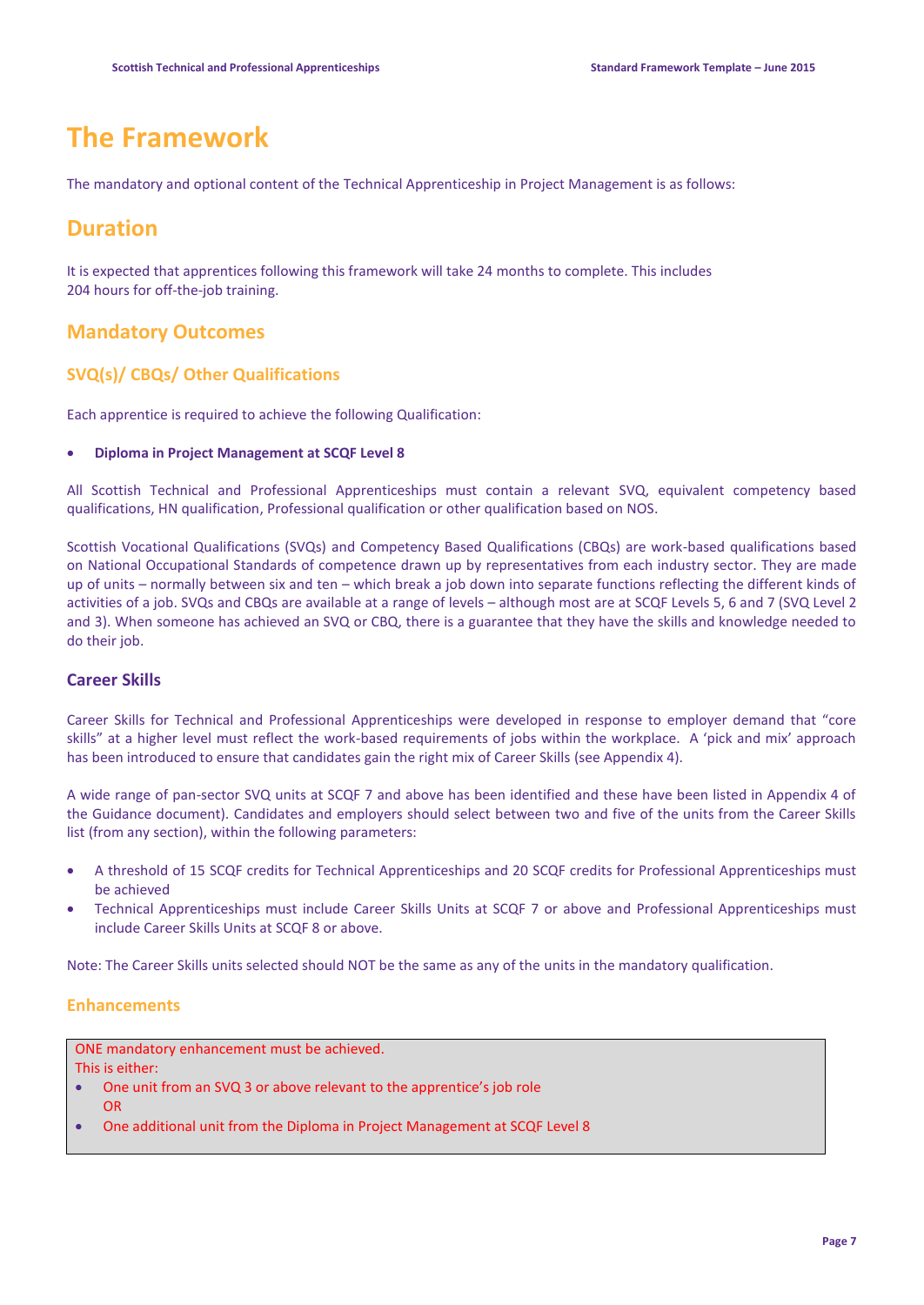#### **Optional Outcomes**

No other awards, qualifications or training programmes are required.

### **Registration and certification**

This Scottish Technical Apprenticeship is managed by Skills CFA. The SSC is the first point of contact in Scotland for any enquiries in relation to the Framework. Contact details:

> Skills CFA Unit 110, Linton House 164-180 Union Street London SE1 0LH [info@skillscfa.org](mailto:info@skillscfa.org) Tel: 020 7091 9620

The SSC will register all Scottish Technical Apprentices undertaking this Framework. **All Apprentices must be registered with the SSC within 4 weeks of starting their apprenticeship.**

In the case of Technical Apprenticeships which receive funding, it is acceptable for the Skills Development Scotland Training Plan to be used on the condition that it includes all relevant information as set out in the Training Plan.

The SSC will issue an Apprenticeship Certificate of Completion to those Technical Apprentices who have completed the mandatory outcomes of the Framework. Before a certificate is issued, training providers must submit evidence to the SSC that the mandatory outcomes have been achieved. This will normally be in the form of photocopies of certificates from awarding bodies.

Requests for registration and certification should be made to the SSC at the address above.

#### **SSC Service level**

The SSC undertakes to confirm the registration of candidates in writing within 4 weeks of receipt of the relevant Training Plan and Training Agreement. Each candidate will be issued with a unique registration number.

The SSC also undertakes to issue Certificates of Completion within 4 weeks of receipt of the appropriate evidence that a candidate has completed the outcomes as stated in the Training Plan.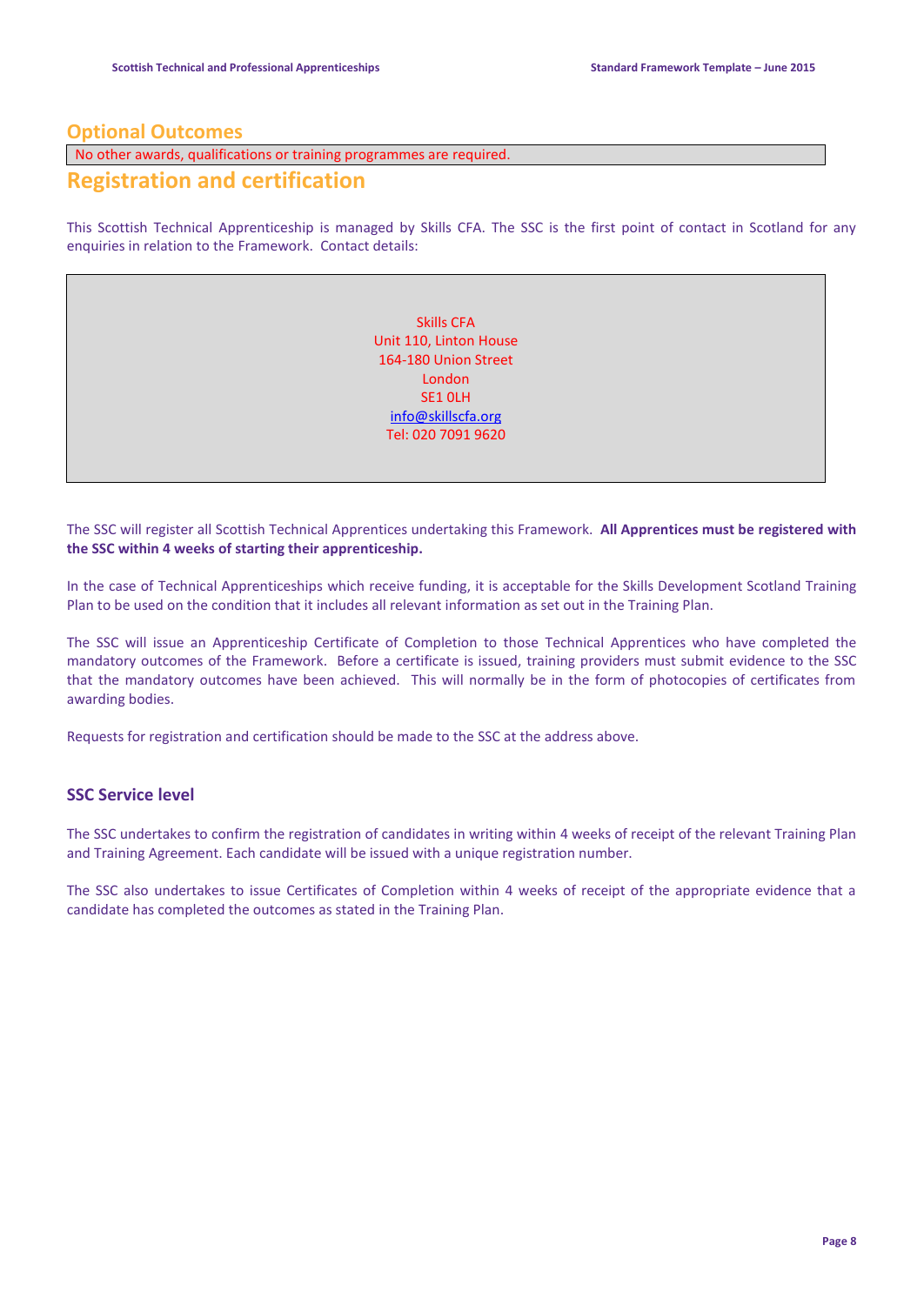## **Recruitment and selection**

The recruitment and selection of Technical Apprentices is primarily the responsibility of the employer. However, the following guidance is given:

- Employees may enter a Technical Apprenticeship from the age of 16. There is no upper age limit.
- The Technical Apprenticeship is designed to attract high quality people to the industry. Achievement of academic qualifications is one way of assessing the suitability of applicants. However it should be stressed that no persons should be deterred from applying for a Technical Apprenticeship because of a lack of formal educational qualifications. As well as traditional qualifications such as Standard Grades and Highers, employers should also be aware of newer vocational qualifications or vocational activity undertaken outwith an academic institutions, such as volunteering activity.
- The following factors may also influence the selection process:
	- performance during a formal interview process
	- references
	- relevant work experience
	- trial observation period.
- Employers should be aware of the nature, relevance and quality of foreign qualifications and make appropriate allowances concerning entry requirements.
- In order to promote and maintain the high status of the Apprenticeship Programme within the industry all literature distributed for recruitment purposes should emphasise the high standards of achievement expected of the candidate.
- Employers may wish to contact the SSC for advice and guidance on recruitment and selection.

There are no formal entry requirements. However, whatever qualifications and attributes are used to determine an applicant's suitability, Skills CFA regards it of the utmost importance that all apprentices recruited have both the ability and the commitment to achieve all of the outcomes of the apprenticeship. In addition, due to the complex nature of the qualification and the need to gather valid evidence of competency during Project management activities this qualification is restricted to learner's who are over 18 years of age.

## **Equal opportunities**

Technical Apprenticeships should ensure that there is equality of opportunity for all and any barriers (real or perceived) are addressed to support anyone seeking to enter employment to undertake the Technical and Professional Apprenticeship.

All Technical Apprentices supported by Skills Development Scotland must conform to any contractual requirements on equal opportunities. All employers of Technical Apprentices should have an Equal Opportunities policy statement.

## **Health and Safety**

All aspects of health and safety at work must be recognised within the delivery of this Technical and Professional Apprenticeship Framework and all statutory requirements be adhered to.

It is a key aspect of the induction period of the Technical and Professional Apprenticeship that apprentices are fully informed both of the regulations and that they and their employers are bound by these regulations. Technical and Professional Apprentices should be made aware of their rights and duties with regard to health and safety.

All Technical and Professional Apprentices supported by Skills Development Scotland will be required to satisfy the adequacy of SDS's Health and Safety policy and systems.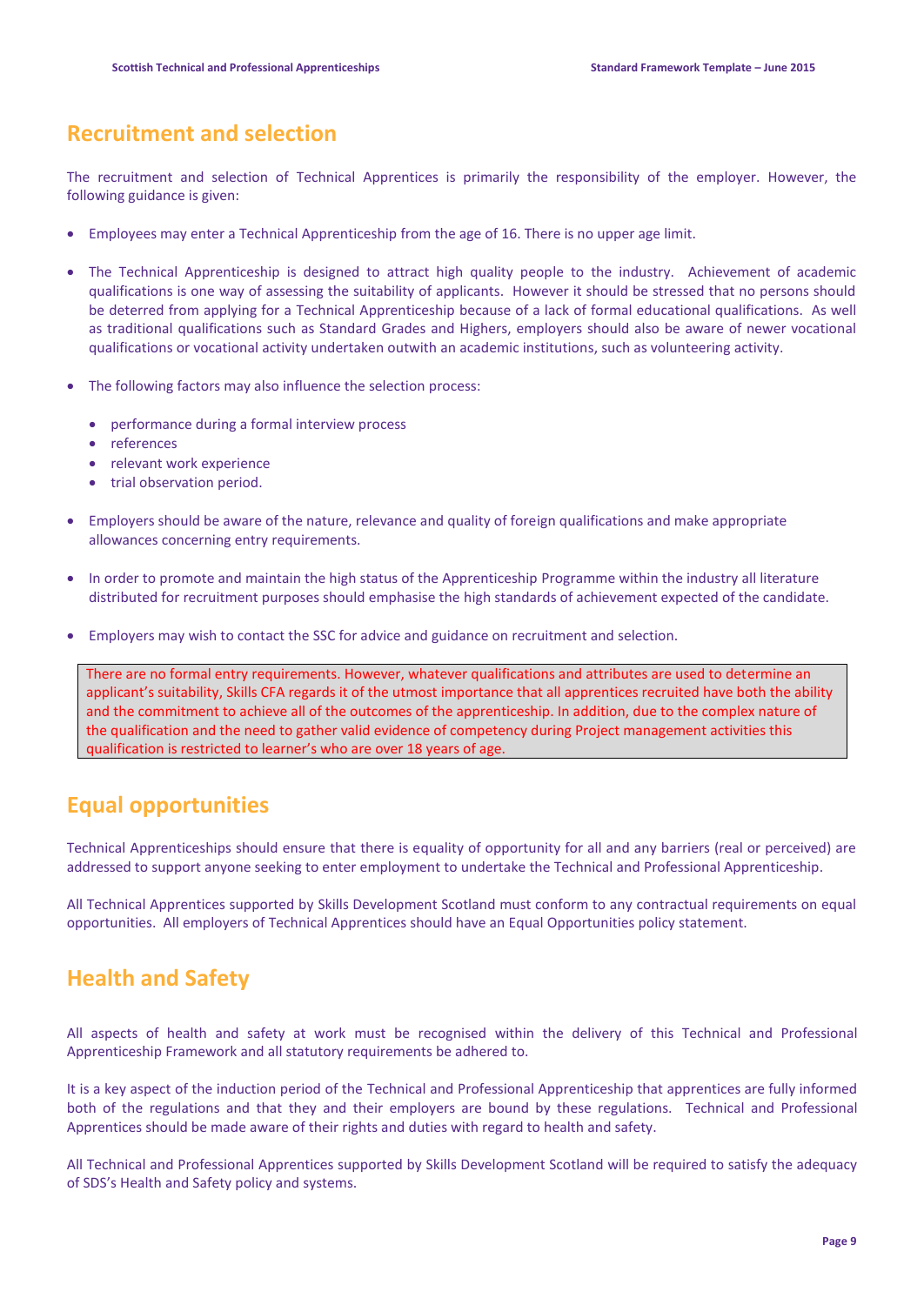## **Contracts**

The following three contracts are essential to the successful outcome of the Technical Apprenticeship programme:

- 1. Contract of employment signed by the employer and the Technical Apprentice.
- 2. SSC Training Agreement this agreement outlines the basis of the Technical Apprenticeship, refers to the contract of employment and includes Health and Safety responsibilities. A sample SSC Training Agreement is set out in Appendix 3.
- 3. SSC Training Plan this plan outlines the selected outcomes and the expected duration of the apprenticeship. In cases where funding is offered by a SDS area office, the SDS Training Plan will be sufficient on condition that it contains all relevant information as set out in the Training Plan at Appendix 3. Training Plans may be modified to reflect changing circumstances, however it is essential that the SSC is notified of any changes.

## **Employment status of Technical Apprentices**

It is important that the sector offers genuine employment and career prospects to those people it wishes to attract through Technical Apprenticeships. Accordingly**, all apprentices must be employed.**

All Technical Apprentices must have a demonstrable need to acquire significant new knowledge and skills to fulfil their job role. The Apprenticeship framework selected for the employee must be the most appropriate learning programme generally available to that individual, providing such knowledge and skills.

## **Terms and conditions of employment**

In order to compete with other sectors offering Technical Apprenticeships, attractive packages will need to be developed by employers in the sector. The terms and conditions of employment for individual Technical Apprentices will be agreed between the employer and the apprentice and should form the contract of employment.

## **Training and development**

#### **Delivery**

Training delivery can take many forms under the Technical Apprenticeship system. Some organisations may become approved Assessment Centres; others may join a consortium or use peripatetic assessors. Some large employers will be able to complete all the training and development in-house, but most employers will find that some of the training and development will have to take place away from the normal workplace. In particular the underpinning knowledge requirements are often more suited to delivery by outside training providers which might include:

- private training organisations
- colleges / universities
- other employers

Such knowledge could be delivered through training courses or through open/distance learning packages.

The option of sharing training and assessment resources amongst a cluster of employers (or across the divisions of a larger employer) will be particularly appealing to those firms which do not have the resources to provide all of the training and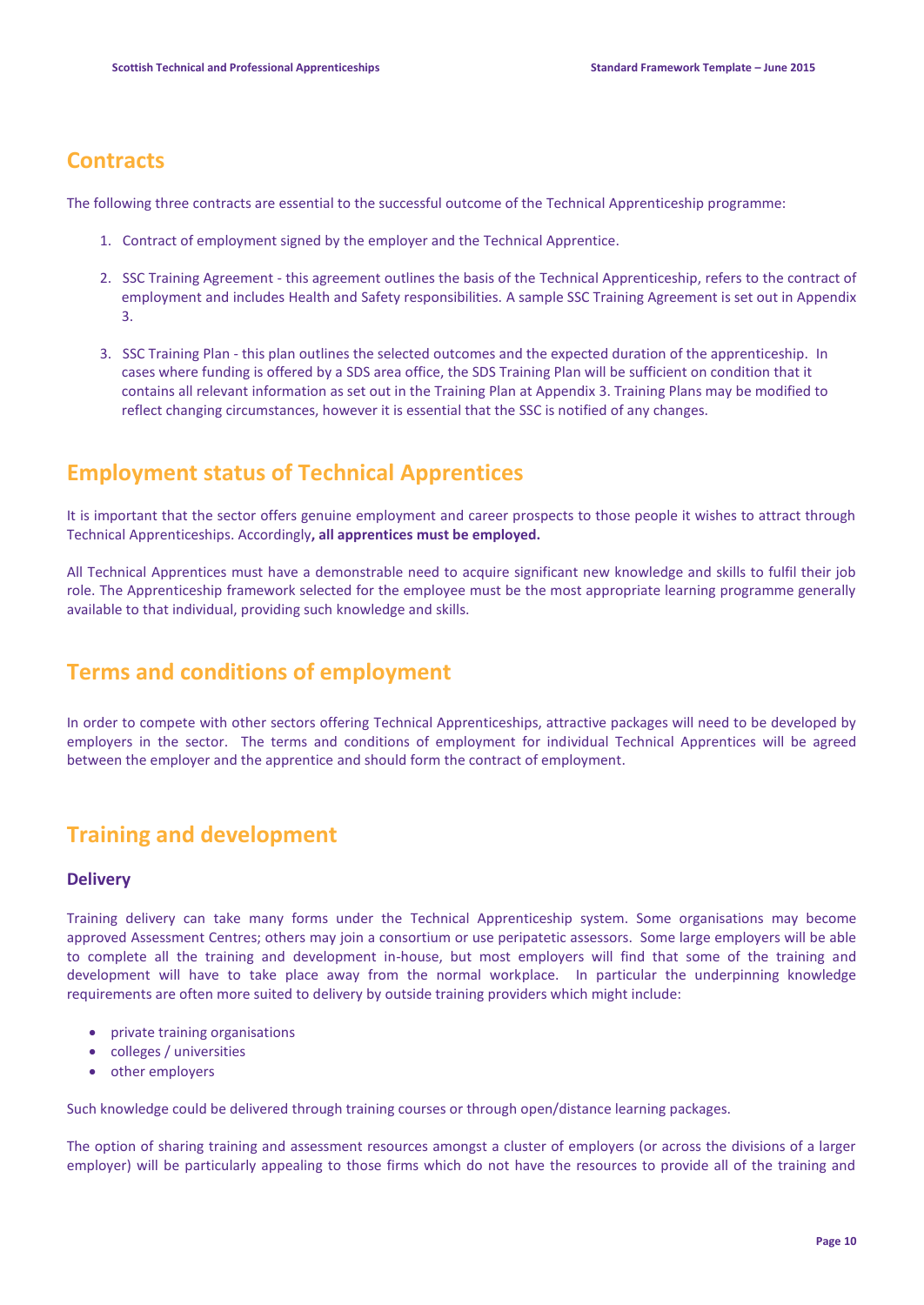development. Assessment can be provided by these bodies, but the assessors and the training centre must be approved by the awarding bodies for the SVQ and Career Skills where appropriate.

The qualification is, at present, being awarded by EAL:

EAL Diploma in Project Management at SCQF level 8 (R470 04)

Currently QA is in the process of registering to deliver the Technical Apprenticeship in Project Management. There are a number of centres who have expressed an interest in providing delivery.

A list of organisations approved to deliver the Scottish Technical Apprenticeship in Project Management can be obtained by contacting Skills CFA.

## **Delivery of Training for the Technical Apprenticeship in Project Management**

#### **Work-based training**

#### **Delivery and assessment method**

Evidence generated at work by carrying out relevant tasks provides the most direct proof of competence. For this reason, the identification, generation and interpretation of such evidence is the primary method of assessment for the competency units.

Performance evidence must be the primary form of evidence gathered for the assessment of the competence units. In order to demonstrate consistent, competent performance for a competence unit, it is expected that 3 different types of evidence are provided, one of which must be performance evidence. Units must be covered by 3 forms of evidence holistically wherever possible. These forms of evidence can be from one or more projects. Each performance criteria (PC) must be covered by at least one piece of evidence.

The most effective way of assessing competence is through direct observation of the learner. Assessors must make sure that the evidence provided reflects the learner's competence and not just the achievement of a training programme. Where observation is needed to obtain assessment evidence, this must be carried out against the competence unit assessment criteria. Best practice would require that such observation is carried out by a qualified Assessor. If this is not practicable, then alternative sources of evidence may be sued.

It is recommended that a holistic approach to assessment is adopted and all evidence submitted by the learner wherever possible is assessed for more than one competence unit.

Competent performance is more than just carrying out a series of individual set tasks. Many of the competence units contain statements that require the learner to provide evidence that proves they are capable of combining the various features and techniques and will not, therefore, be acceptable as demonstrating competent performance.

#### **Skills required by training providers delivering the training**

#### *Staff Conducting Tuition/Instruction – Knowledge Unit*

Tuition/instruction staff must:

- Have or be working towards an appropriate teaching/training qualification (e.g. Cert Ed or Learning & Development trainer units
	- OR

Be qualified in Project Management or a cognate discipline to at least Level 4 (or equivalent); those without such qualifications will need to provide evidence of significant personal practice across Project Management areas in a range of project roles in complex projects.

Have knowledge and understanding of the structure and content of this qualification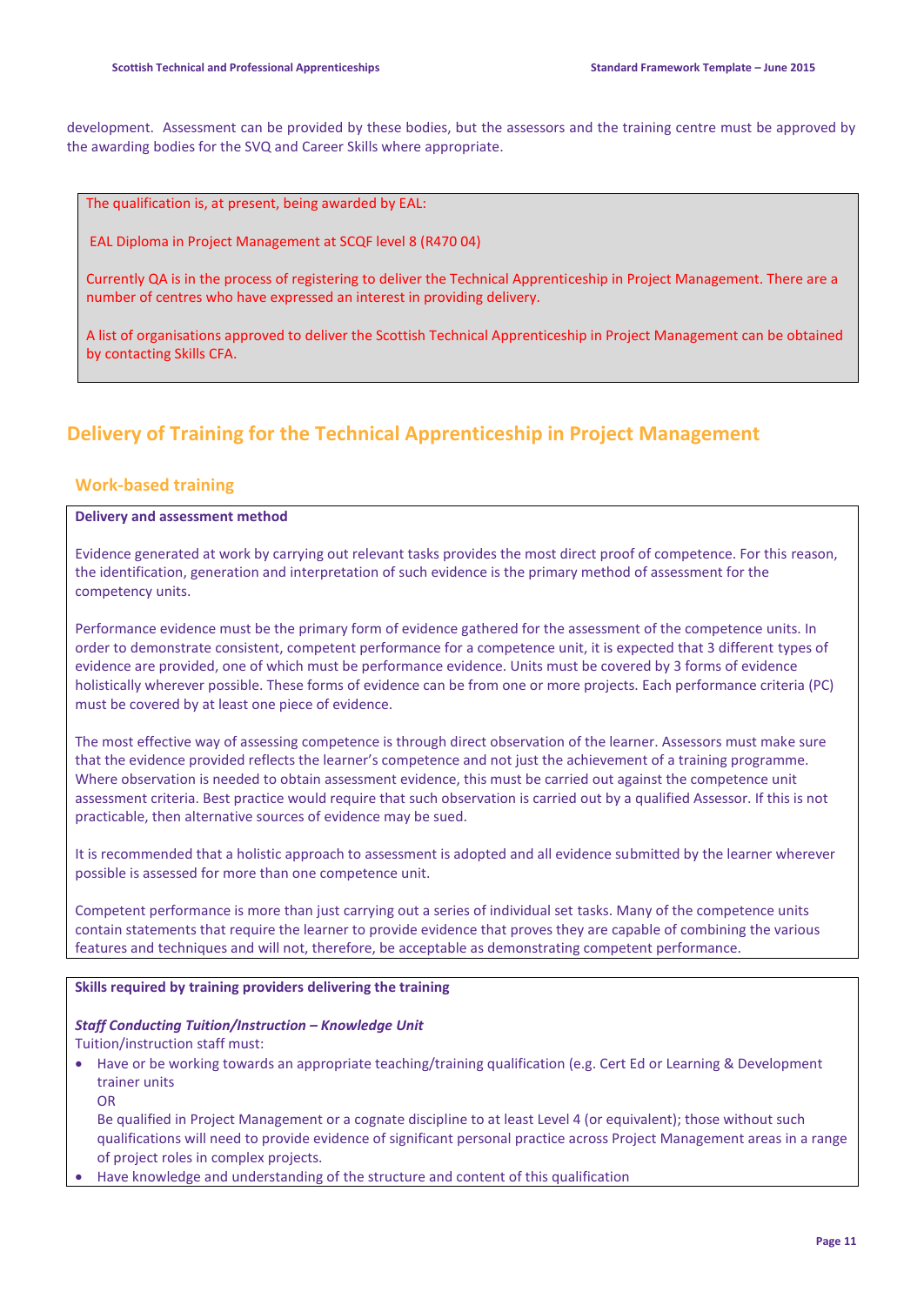#### *Staff Conducting Quality Assurance – All Units*

Quality assurance staff must:

- Have experience in quality assurance/internal verification AND
- Hold or be working towards an appropriate qualification
- Have familiarity of the occupation covered by the qualification
- Have knowledge and understanding of the qualification's structure and content

#### *Staff Invigilating Examinations – Knowledge Unit*

These personnel must:

- Have experience in conducting and controlling exam sessions OR
- Be supervised, conducting this function, by an individual experienced in conducting and controlling exam sessions.

**Note:** A tutor/assessor who has prepared the learners for the subject of the exam must not be the sole Supervisor at any time during an exam of that subject(s).

#### *Assessors – Competence Units*

Assessment must be carried out by qualified Assessors:

 Who hold, or are working towards a nationally recognised Assessor qualification as a minimum and as appropriate to the assessment being carried out.

#### *Assessor Technical Requirements*

Assessors must be:

- Able to demonstrate that they have verifiable and sufficient technical competence to evaluate and judge the performance and knowledge evidence requirements as set out in the relevant QCF unit learning outcomes and associated assessment criteria
- Qualified in Project Management or a related discipline to at least Level 4 (or equivalent); those without such qualifications will need to provide evidence of significant personal practice in all areas of Project Management across a range of complex projects

#### **Delivery of underpinning knowledge (if no formal off-the job requirement)**

Evidence of occupational competence should largely be generated and collected through performance under workplace conditions typical to the candidate's normal place of work.

Knowledge will be assessed through a robust test of extended response questioning and closed book multiple choice, multiple answer questions. This knowledge component can be gained through use of APM's *Project Management Body of Knowledge (BOK),* which covers all material that cannot be learned on the job.

#### **Off-the-job training**

**Details of off-the-job training** (please state if not applicable)

The work-based component is complemented by a knowledge unit, *Principles of Project Management*. This unit sits within the combined Diploma in Project Management at SCQF Level 8. This component is not separately certificated, but certificated as a part of this combined qualification.

#### **Delivery and assessment method**

It is recommended that the APM Body of Knowledge  $6<sup>th</sup>$  edition is referred to when delivering this learning outcome, particularly sections 3.1 – 3.7.

The knowledge unit, *Principles of Project Management*, is assessed by an externally set and marked examination. There are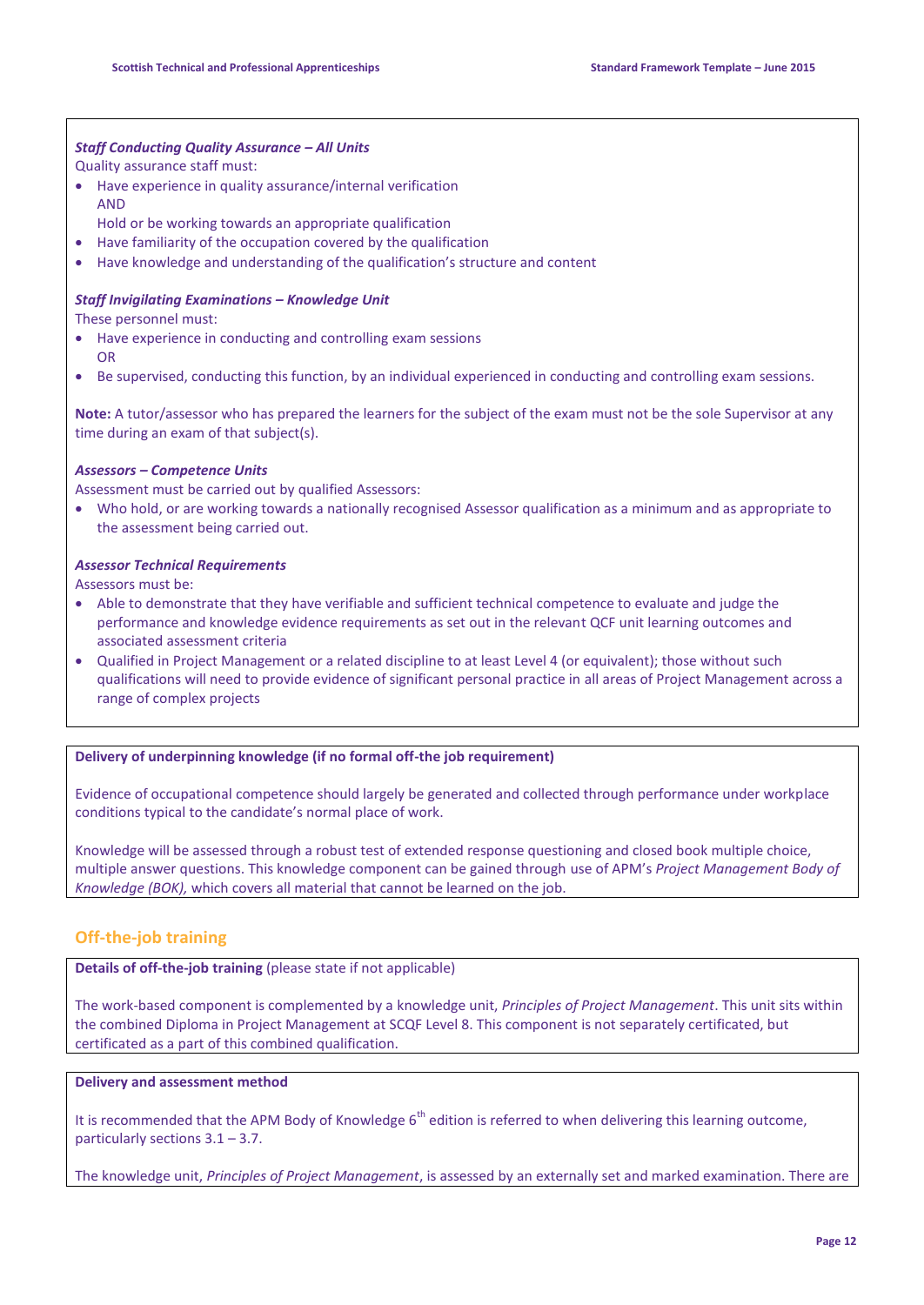two written examinations for the unit and both are of three hours duration.

#### **Exemptions**

N/A

#### **The SSC training plan**

The plan is required to identify:

- 1 The selected Framework outcomes
- 2 The selected Career Skills units
- 3 A summary of the Technical Apprentices' accredited prior learning
- 4 A timetable for achievement of the selected Framework outcomes, linked to regular progress reviews.

The Training Plan should take into account any relevant previous training and development, education or work experience. Not all Technical Apprentices need have different plans, but many will vary. Moreover as reviews take place and circumstances change so the plan itself can be modified.

However any changes must:

- be subject to the quality provisions of Skills Development Scotland (if the apprenticeship is being financially supported)
- comply with the stipulations of this Framework
- meet the needs of the employer and apprentice.

A sample Training Plan is provided at Appendix 3 of this document, however, for those Technical Apprentices funded by SDS it is sufficient to submit the SDS Training Plan on condition that it covers the same information required in the Training Plan.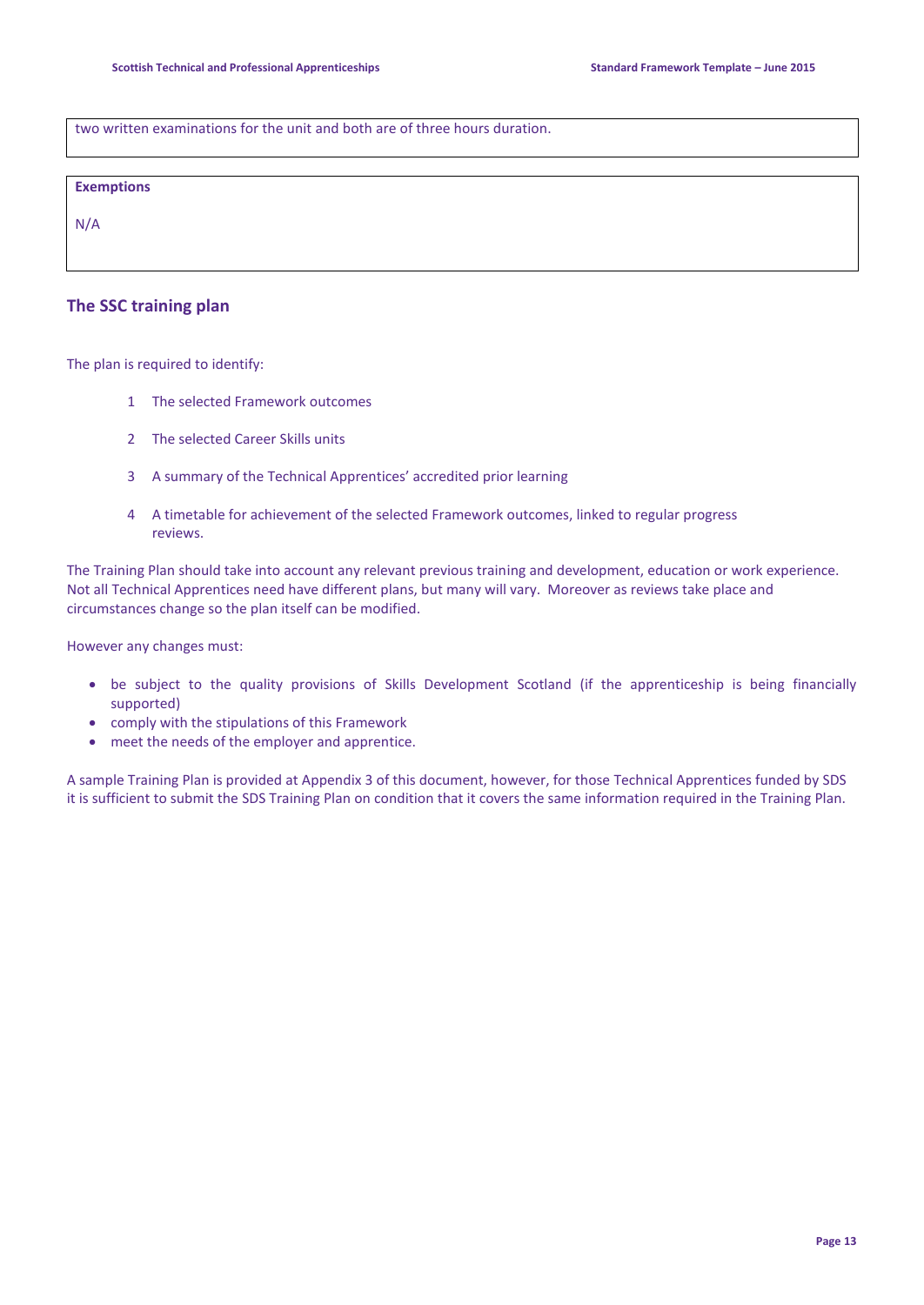## **Consultation Process**

Initial research was undertaken by Skills CFA to identify which type of qualification is favoured by employers and training providers. The results of the research showed that:

- 48.3 per cent of Scottish organisations had no preference regarding the type of qualification developed
- 42.3 per cent stated than an SVQ was not their preferred qualification type and would prefer to use an existing diploma
- 9.5 per cent preferred an SVQ

As such Skills CFA propose using the existing Project Management qualification currently in the English and Wales apprenticeship frameworks. This qualification is entitled the Level 4 Diploma in Project Management. The Level 4 Diploma in Project Management is a combined competence and knowledge-based qualification, which cover the Project Management process, in terms of both technical knowledge and applied skill.

In 2013, Skills CFA conducted a survey with employers and key stakeholders in Scotland to establish demand and support for the Technical Apprenticeship in Project Management at SCQF Level 8. The survey, which gathered feedback on the proposed apprenticeship, took place online.

250 people responded to the survey. The majority of respondents who answered a question regarding organisation size were from Large organisations (250+ employees) (79.6 per cent), whilst 9.2 per cent of respondents were Micro organisations (1-5 employees), and 7.0 per cent of respondents were from Small organisations (6-50 employees); and 4.2 per cent were from Medium organisations (51-249 employees). Respondents operated in a number of sectors including:

| <b>Local Government</b>     | Forestr         |
|-----------------------------|-----------------|
| Academia/Industry           | <b>Health</b>   |
| Aviation/Transport          | Hospita         |
| <b>Building Consultancy</b> | Infrasti        |
| Chemical                    | Land, D         |
| Construction                | <b>Nuclea</b>   |
| <b>Defence</b>              | Oil and         |
| Education                   | <b>PM Tra</b>   |
| Energy                      | Project         |
| <b>Engineering</b>          | Public          |
| <b>Finance</b>              | <b>Utlities</b> |
| <b>Financial Services</b>   | <b>Telecor</b>  |
|                             |                 |

Forestry, Paper and Energy **Health Care** Hospitality, Tourism Marketing, Retail, Management Infrastructure Land, Dimensional Control & Offshore Surveying Nuclear, Railway and Oil and Gas **Oil and Gas** PM Training across sectors **Project Management Consultants Telecoms** 

Respondents also came from a number of different types of organisations: 69.5 per cent came from Private sector organisations, 18.8 per cent from Public sector organisations, 6.3 per cent from government body/agency, 4.7 per cent from universities, 2.3 per cent from training providers and 1.6 per cent from not-for-profit organisations.

In addition to the large number of employers and providers being consulted, we sought feedback on the proposal via Unison and also STUC were asked to engage with other Unions to find whether they were supportive or crucially whether they had any objections. At the time of submission, we had not received any additional feedback however we believe this to mean that the Unions are supportive (have no reason to raise any objections).

97.9 per cent of respondents' organisations were represented in Scotland.

Of the 250 responses received, 155 respondents stated that a Project Management apprenticeship would be of value to the Scottish economy. 236 stated that a competence-based Project Management qualification would be of value to the Scottish economy. While 180 respondents stated that they would be interested in using a competency-based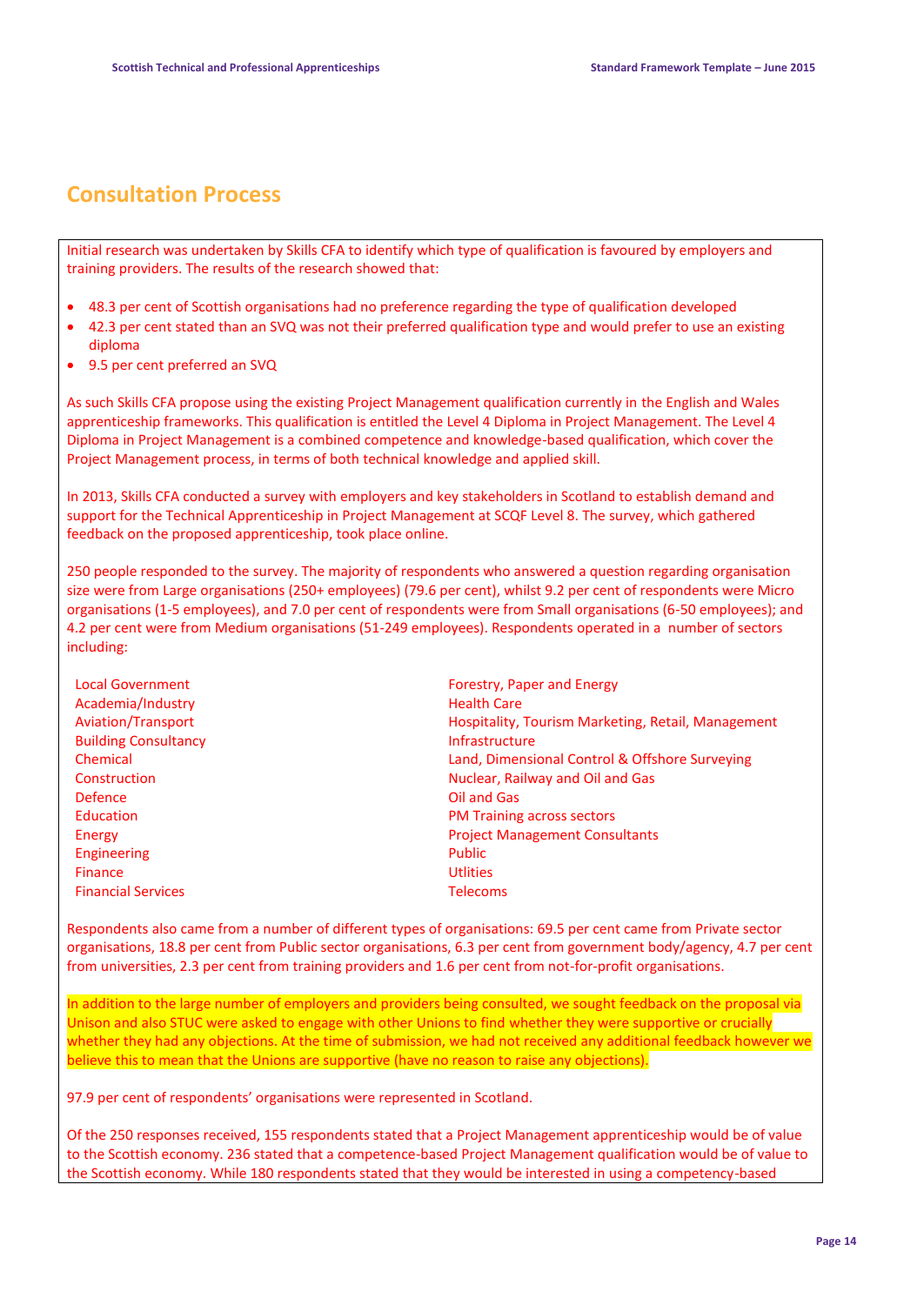qualification to develop their staffs' skills.

To summarise, 79.9 per cent of respondents to the consultation stated that they supported the development of a new Technical Apprenticeship in Project Management, while 94.4 per cent of respondents believe that the new framework will also be of value to the Scottish economy.

Further consultation work was carried out in February 2015 and summer 2015. The survey carried out in February 2015 asked respondents their opinions on any mandatory enhancements to be included within the framework. 72.2 per cent responded that candidates should complete one mandatory enhancement as part of the framework. Respondents were also asked concerning what choice of mandatory enhancements should be included in the framework. The following were identified as possible enhancements for the framework:

- A unit from an SVQ at SCQF Level 8 or above relevant to the apprentice's job role (62.5 per cent of respondents)
- An additional unit from the Project Management qualification at SCQF Level 8 (100 per cent of respondents)
- An additional unit from a Management SVQ at SCQF Level 8 or above (75 per cent of respondents)

In summer 2015 the consultation work was of a more focused and specific nature. This consultation had two distinct aspects.

Firstly, a focused interview with a particular employer and then subsequent conversations with additional employers. A telephone interview was carried out with the Change Department at Lloyds Banking that focused on the nature of the role of a Project Manager. Further conversations were held with an additional five employers based in Scotland, facilitated through the Association of Project Managers. Within these conversations the question as to the nature of the job role was posed as well as looking more specifically at the issue of the mandatory enhancement. The following organisations were involved: Rubric Europe Ltd., Oceaneering, Scottish Water, Technip and The University of Edinburgh.

Dialogue with the further five employers as identified further reinforced the principle of Project Management as a disambiguated job role: all but one of the employers with whom discussions were held felt that Project Management was an occupation in itself. In terms of mandatory enhancements, four of the five employers with whom discussions were held felt that there should be a mandatory enhancement included within the framework. Suggestions were made for the enhancements to come from Customer Service, Management and ICT.

While the consultations have taken place through a variety of mediums over the last two years, most recently in summer 2015, Skills CFA believes that the results are still valid. While the majority of consultations were carried out in the period up to February 2015, there has been ongoing discussion with EAL and QA whose employer customers are eager to use the qualification. As a pan-sector qualification, Project Management is not affected in the same way as sector-specific qualifications which are affected by industry change. Instead, Project Management tends to be affected by trends and beliefs, but the principles themselves are less likely to change.

## **Career progression**

Following the completion of the Technical and Professional Apprenticeship, candidates should be able to achieve positions in areas such as:

The following progression routes could be considered horizontal:

- Management Modern Apprenticeship at SCQF Level 7
- APM Introductory Certificate in Project Management (SCQF Level 7)
- Standalone Management SVQ at SCQF Level 7
- Standalone S/NVQ Level 4 Qualification in a cognate subject area
- Management Modern Apprenticeship at SCQF Level 9

The following progression routes could be considered vertical: Management Modern Apprenticeship at SCQF Level 11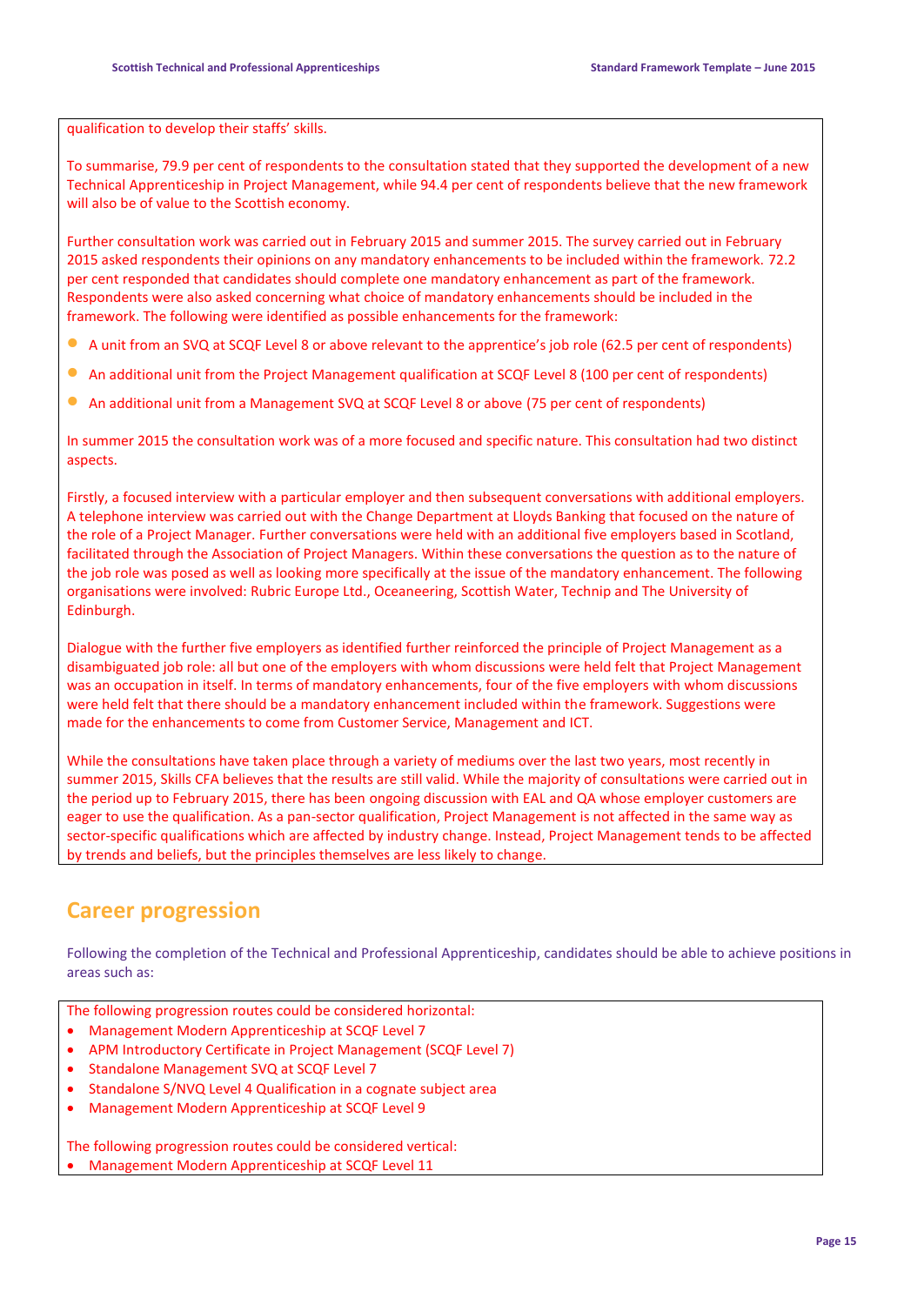- Standalone Management SVQ at SCQF Level 11
- Postgraduate degree in Project Management (e.g. MSc in Project Management), subject to meeting the admitting institution's entry requirements
- Business-related undergraduate degrees, postgraduate degrees and further education qualifications
- Project-related professional qualifications, such as Managing Successful Programmes (MSP), Project Management Professional (PMP), APMP for PRINCE2 Practitioners
- Business-related professional qualifications

The list is indicative of the routes an apprentice could follow, and there will be other sector-specific progression routes available.

The main professional body that serves the needs of Project Managers is the Association of Project Managers (APM). Upon completion of this Technical Apprenticeship will be able to gain Associate Membership of APM.

Following completion of the apprenticeship candidates are expected to be able to achieve positions including:

- Senior Project Manager
- Project Lead
- Portfolio Manager
- Programme Manager

## **Appendices**

#### **APPENDIX 1**

#### **Stakeholder Responsibilities**

Many organisations and individuals share the responsibility for ensuring that the Technical Apprenticeship programme is implemented to the highest possible standard. They include:

- Awarding Bodies
- Employers
- **•** Technical Apprentices
- Modern Apprenticeship Group (MAG)
- Sector Skills Councils (SSCs)
- Skills Development Scotland
- Training Providers

#### **Role of the Sector Skills Councils**

SSCs are responsible for developing Technical Apprenticeship Frameworks and are required to work with employers in their sectors to ensure that all Frameworks meet the needs of employers in their sectors.

Details of your SSC can be found on the FISSS website <http://fisss.org/sector-skills-council-body/directory-of-sscs/>

#### **Role of Skills Development Scotland (SDS)**

Technical Apprenticeship frameworks are used by employers as part of their workforce development to train new employees and up-skill existing members of staff. They can be (and often are) used regardless of whether financial support is available from the delivery body who currently provides a 'contribution' towards the cost of delivery. However, only approved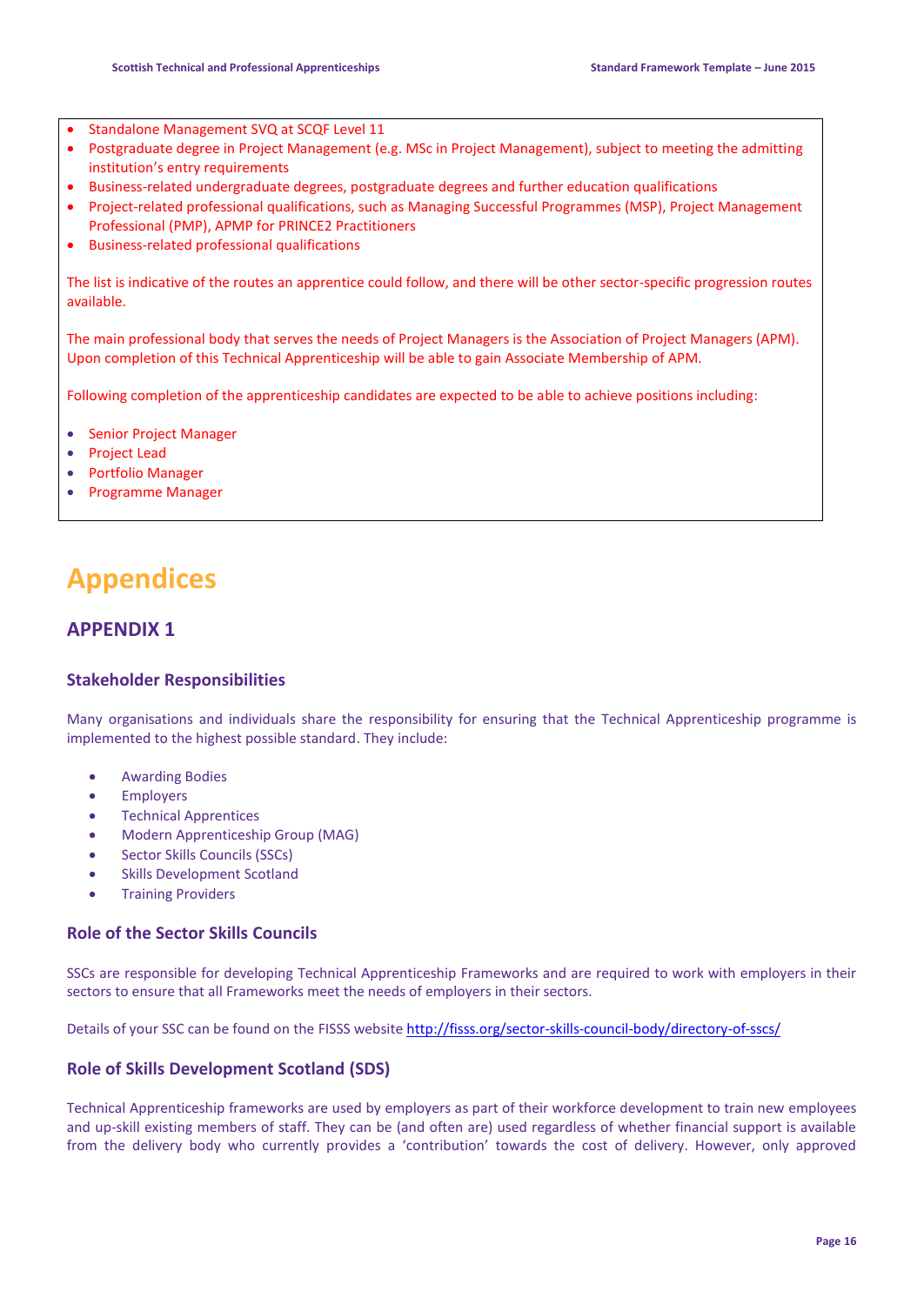Technical Apprenticeship Frameworks will be eligible for funding support from SDS who should be contacted to establish the availability and level of support for each Framework.

Skills Development Scotland provides advice and guidance to individuals on the range of Technical Apprenticeships and training providers available. Individuals are signposted to opportunity providers who offer training in the vocational areas of interest.

Responsibilities include:

- Supporting the Apprentice with ongoing Career Planning advice
- Signposting candidates to suitable vacancies
- Promoting Technical Apprenticeship routes on the Skills Development Scotland website

Further information is available from[: http://www.skillsdevelopmentscotland.co.uk/our-services/modern](http://www.skillsdevelopmentscotland.co.uk/our-services/modern-apprenticeships.aspx)[apprenticeships.aspx](http://www.skillsdevelopmentscotland.co.uk/our-services/modern-apprenticeships.aspx)

#### **Role of the Awarding Bodies**

A significant proportion of the Technical Apprenticeship is based on the assessment of the apprentice against SVQs/ CBQs/ HN Units or SVQ units. These qualifications are accredited by the SQA Accreditation and the Office of the Qualifications and Examinations Regulator (Ofqual) and are offered by Awarding Bodies.

It is the responsibility of the Awarding Bodies to ensure that centres are approved, that assessors and verifiers are suitably qualified, trained and monitored, and that all of the assessment criteria of qualifications and qualification units are fully met.

#### **Role of the Training Provider**

The role of the training provider is important to the success of the Technical Apprenticeship. A training provider can be a further education college, a private or voluntary training company or in some cases the employer themselves or employer partnerships.

#### **Training Providers are responsible for:**

- Confirming an appropriate Technical Apprenticeship programme for candidates
- Agreeing the training needs of the candidates
- Agreeing roles and responsibilities for on the job training
- Agreeing where off the job training will be required and defining roles and responsibilities for this with relevant parties
- Ensuring trainee/candidate has access to the best quality training opportunities available
- Ensuring that the Technical Apprentices and employers fully understand the principles and processes of competence-based assessment
- Registering of Apprenticeship candidates with the relevant SSC (and Skills Development Scotland if appropriate).
- Compiling and agreeing assessment schedules/assessment plans
- Judging performance evidence
- Completing assessment records
- Reviewing candidates progress at regular intervals
- Submitting records and evidence for moderation
- Advising the Technical Apprentice who to approach for support, advice, encouragement and in case of complaint

#### **Role of the Modern Apprenticeship Group (MAG)**

MAG is an independent group drawn from key stakeholders involved in the management and delivery of the Apprenticeship programme in Scotland.

#### **MAG is responsible for:**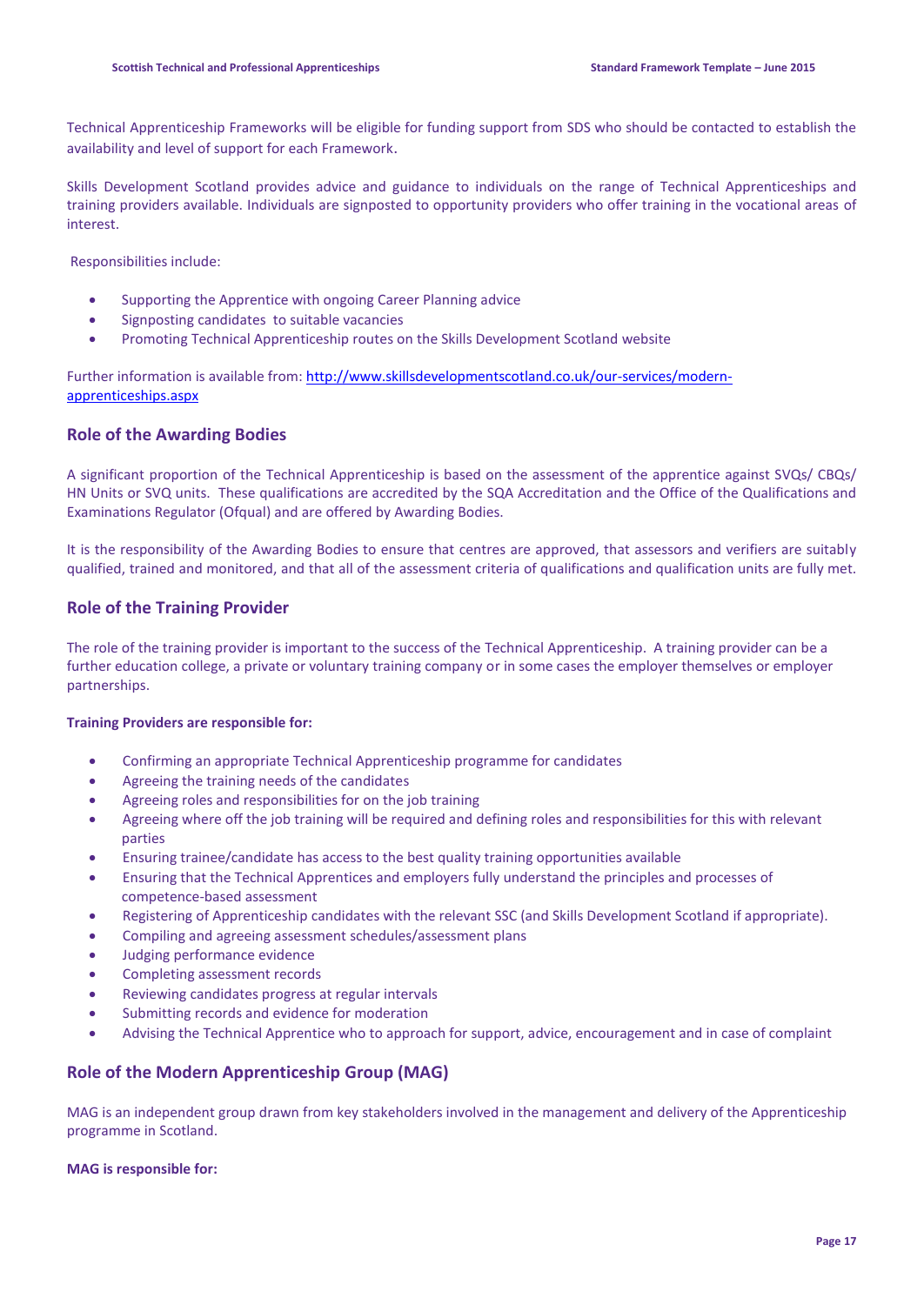- Approval and re-approval of Modern, Technical and Professional Apprenticeship Frameworks
- De-approval of Modern, Technical and Professional Apprenticeship Frameworks
- Encouraging best practice across Modern, Technical and Professional Apprenticeship Frameworks and sectors

#### **Role of the Employer**

Employers' responsibilities include:

- Paying all Modern, Technical or Professional Apprentices in accordance with company policy and in line with current legislation
- Agreeing roles and responsibilities for on the job training
- Agreeing where off the job training will be required and define roles and responsibilities for this with relevant parties
- Highlighting opportunities for the Modern, Technical or Professional Apprentice to demonstrate competence
- Meeting with Trainers, Assessors, Verifiers and the Modern, Technical or Professional Apprentices to review progress
- Witnessing candidate performance and verifying evidence
- Releasing Modern, Technical or Professional Apprentices for college/off-the-job training in line with training plan
- Ensuring the experience, facilities and training necessary to achieve the outcomes of the training plan.
- Supporting and encouraging Professional Apprentices and rewarding achievement
- Taking responsibility for the Health & Safety of Modern, Technical or Professional Apprentices.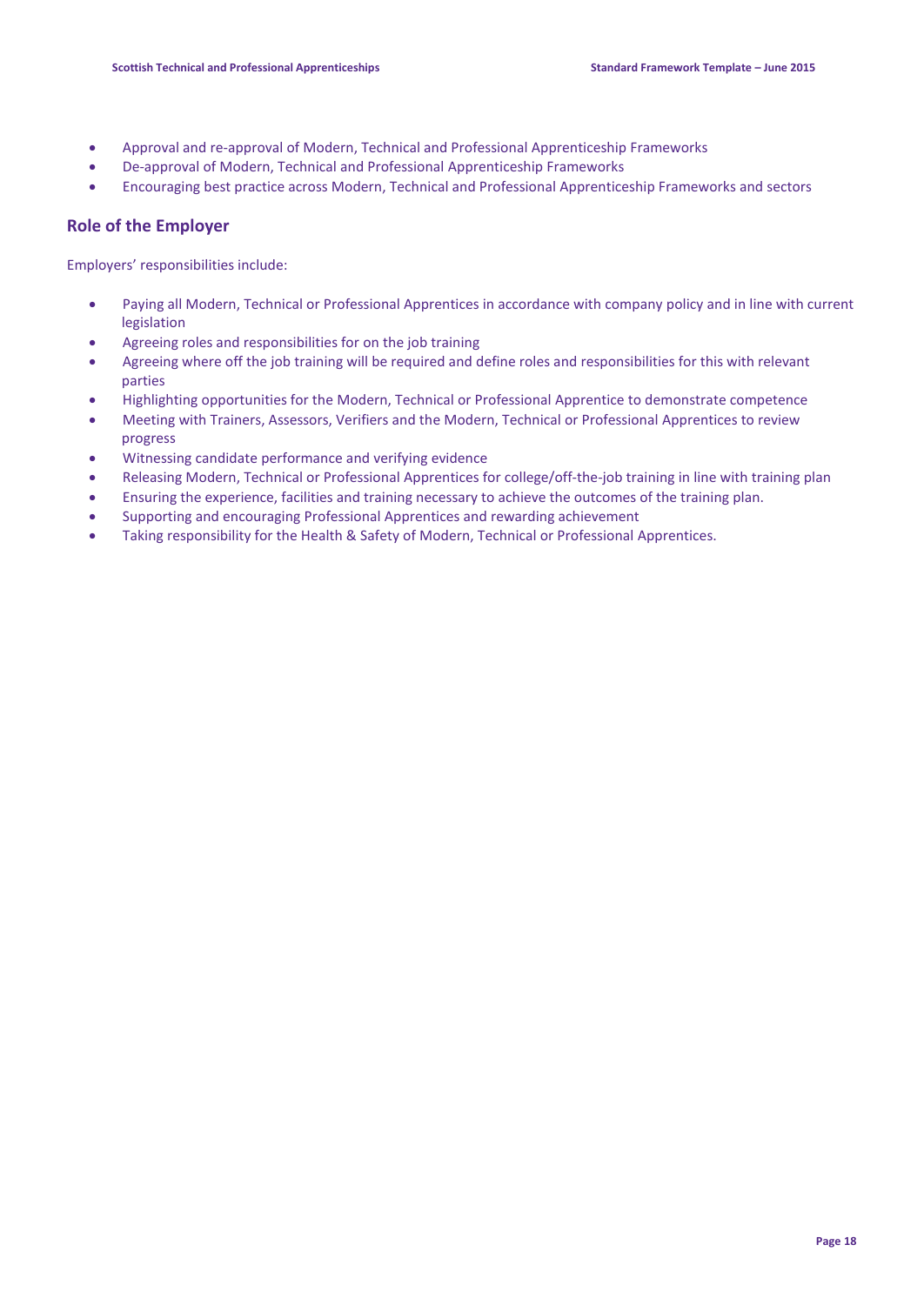#### **Role of the Modern, Technical or Professional Apprentice**

Modern, Technical or Professional Apprentices have the same responsibilities to their employer as any other employee. In addition they have a range of commitments to their training programme.

#### **Modern, Technical or Professional Apprentices' responsibilities include:**

- Observing the company's terms and conditions of employment
- Agreeing a training/development plan with all parties involved
- Undertaking development in line with agreed training plan
- Attending meetings with trainers, assessors and verifiers as required
- Attending college/off-the-job training where required
- Providing evidence of competence
- Developing a collection of evidence (portfolio) and retain ownership of this throughout
- Behaving in a professional manner throughout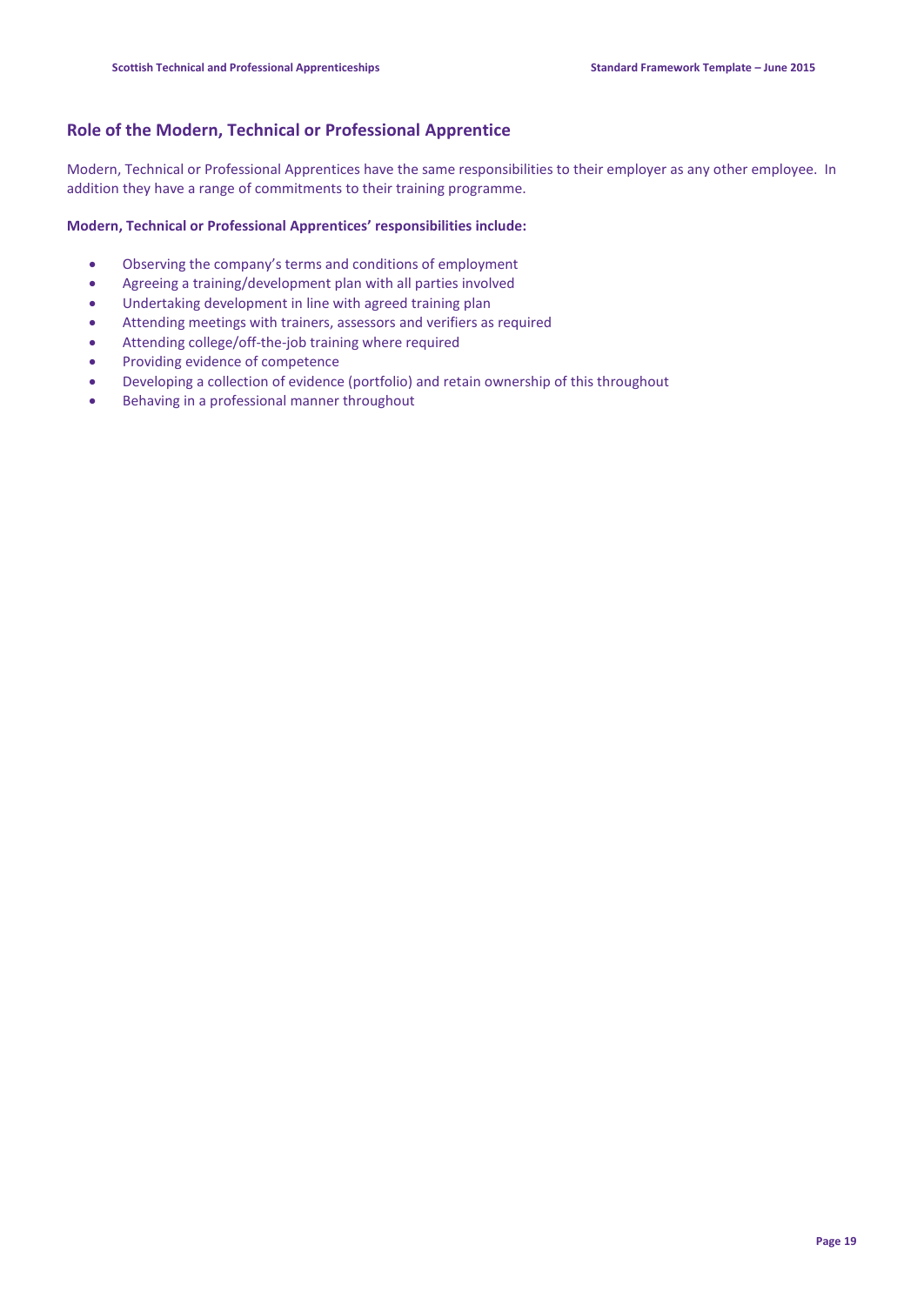### **APPENDIX 2**

#### **Modern Apprenticeship Centres (MACs)**

Modern, Technical and Professional Apprentices may only be registered through organisations approved by the SSC to deliver this Framework. Such approved organisations are called Modern Apprenticeship Centres (MACs)

The MAC may be the employer of the apprentice or a separate organisation such as a training provider, further education college, a private or voluntary training company or in some cases the employer themselves or employer partnerships.

In order to be approved, organisations must make a formal application to the SSC, seeking approval and establishing that the centre satisfies the following criteria:

#### **Either**

1 be approved by an appropriate Awarding Body as a centre for the assessment of the relevant qualification and Career Skills Units

#### **or**

2 be capable of demonstrating a contractual relationship with another approved centre for the assessment of those units for which the MAC does not have approval from an appropriate Awarding Body.

#### **In addition**

The SSC will maintain a database of MACs for the delivery of the Framework within Scotland, which will be available to employers and others.

Organisations wishing to become MACs who have yet to obtain the necessary Awarding Body approval for assessment should first contact the Awarding Body direct.

Organisations wishing to be accredited with SQMS (or other appropriate quality system) should contact Skills Development Scotland.

In addition to the assessment of the Modern, Technical or Professional Apprentice against the relevant standards set by the selected Framework outcomes, the MAC has responsibility for:

- Entering into a formal training agreement with the employer and Apprentice
- Registering Modern, Technical and Professional Apprentices as candidates for the relevant qualification and other selected units with the appropriate Awarding Body
- Registering Modern, Technical and Professional Apprentices with the SSC
- Applying for the final `Certificate of Completion' on behalf of Modern, Technical and Professional Apprentices
- Informing the SSC of any material alterations to Modern, Technical and Professional Apprentices' training plans or desired changes to the selected Framework outcomes.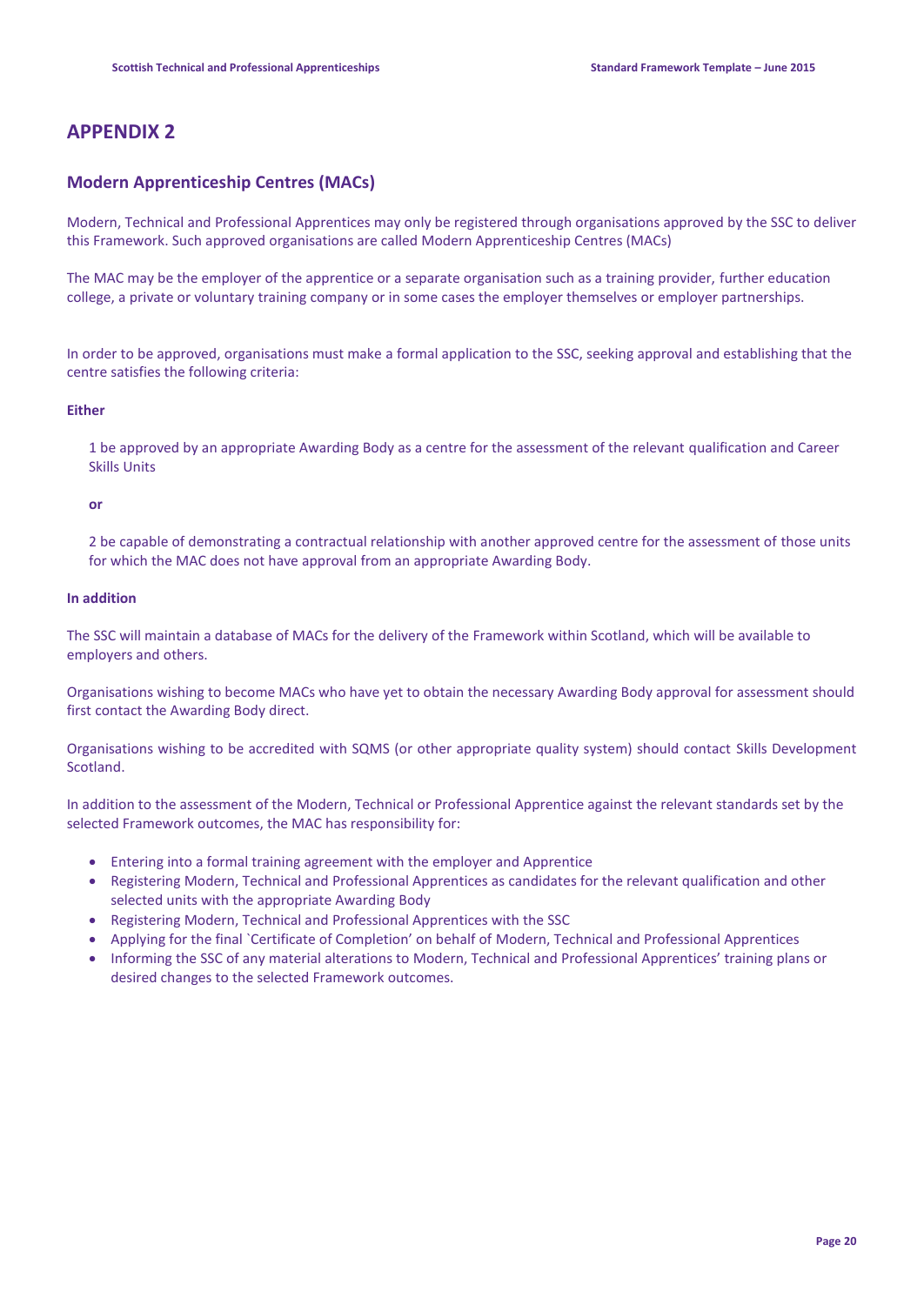### **APPENDIX 3: TECHNICAL/ PROFESSIONAL SAMPLE TRAINING AGREEMENT**



This Training Agreement is entered into by:

| <b>Name of Employer:</b>               |  |
|----------------------------------------|--|
| <b>Name of Technical/ Professional</b> |  |
| <b>Apprentice:</b>                     |  |
| <b>Name of Modern Apprenticeship</b>   |  |
| Centre:                                |  |

#### The **Employer's responsibilities** are to:

- 1 employ the apprentice subject to the employer's usual terms and conditions of employment;
- 2 provide the apprentice with the facilities, training and work place opportunities necessary to achieve the selected Framework outcomes specified in the apprentice's personal training plan;
- 3 pay the apprentice an agreed salary which meets National Minimum Wage criteria, reflects the obligations of the employer and the opportunities for the apprentice;
- 4 in the event of the employer becoming unable to retain the apprentice after completion of the apprenticeship, to use reasonable endeavours to secure employment elsewhere;
- 5 in the event of the apprenticeship being terminated prematurely by either the employer or apprentice for any reason other than dismissal for unsatisfactory performance or misconduct, to use reasonable endeavours to secure employment and continuation of this apprenticeship elsewhere;
- 6 operate a formal Health and Safety policy and undertake the necessary legal and contractual responsibilities for health and safety of the apprentice; and
- 7 operate an Equal Opportunities policy which meets all legal requirements.

#### The **Technical/ Professional Apprentice's responsibilities** are to:

- 1 work for the employer in accordance with the agreed terms and conditions of employment;
- 2 undertake training, attend courses if required, keep records, and take assessments to be determined by the employer and/or Modern Apprenticeship Centre, and carry out such work as may be required in order to achieve the selected Framework outcomes specified in the apprentice's personal training plan;
- 3 be diligent, punctual, behave in a responsible manner and in accordance with the requirements of Health and Safety legislation relating to the apprentice's responsibilities as an individual; and
- 4 promote at all times the employer's best interests.

#### The **Modern Apprenticeship Centre's responsibilities** are to:

- 1 agree the content of the apprentice's personal training plan as confirming that the selected Framework outcomes and training plans meet the criteria of this apprenticeship
- 2 contract with the employer to provide the training and assessment necessary to enable the apprentice to achieve the selected Framework outcomes specified in the apprentice's personal training plan; and
- 3 use its best endeavours to ensure that the employer provides the apprentice with the facilities, training and work place opportunities necessary to achieve the selected Framework outcomes specified in the apprentice's personal training plan.

#### This agreement to be signed by all parties:

| <b>Employer</b>                           | Date:   |
|-------------------------------------------|---------|
|                                           |         |
| <b>Technical/ Professional Apprentice</b> | Date:   |
| <b>Modern Apprenticeship Centre</b>       | Date:   |
|                                           | Page 21 |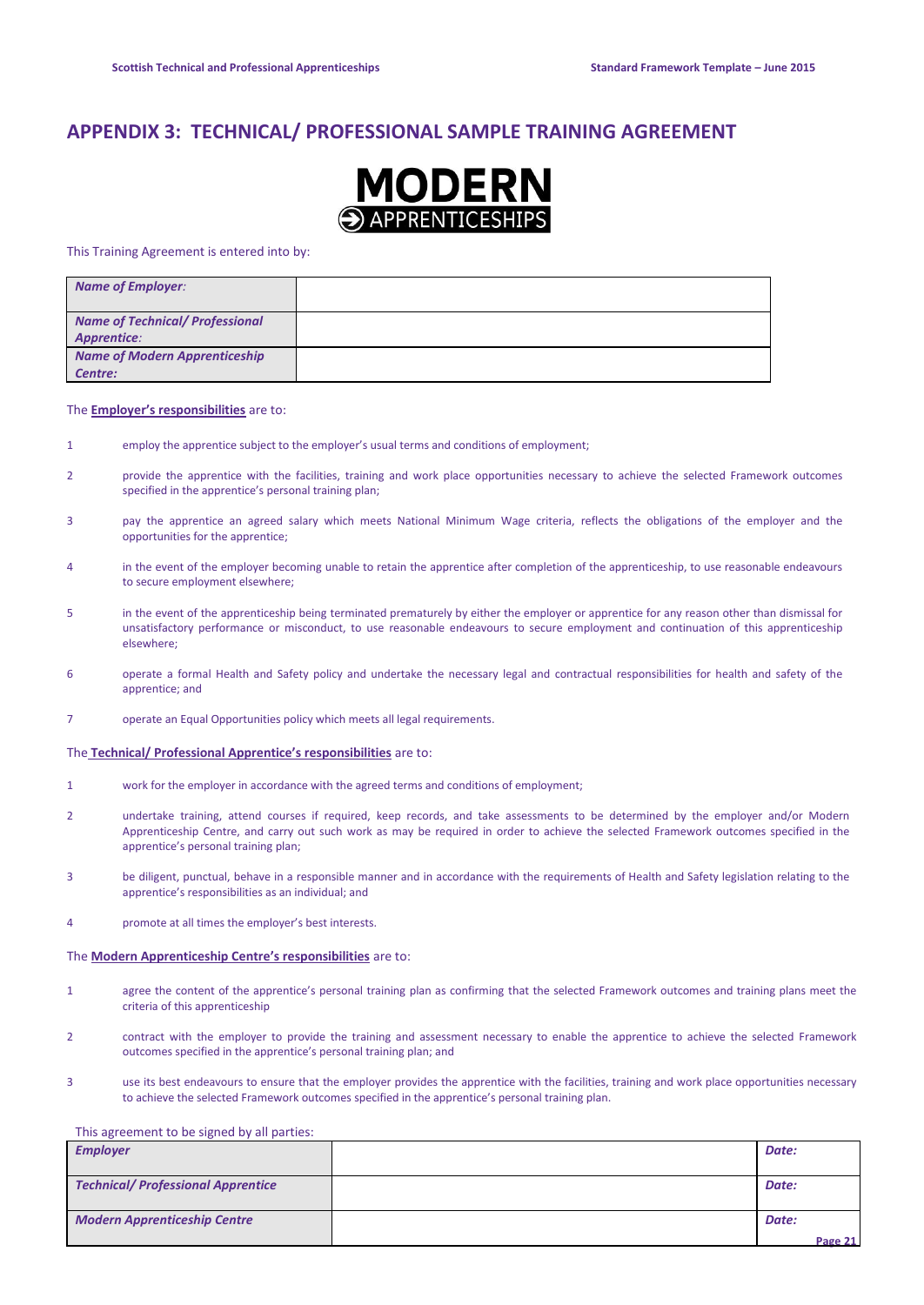

#### **TECHNICAL/ PROFESSIONAL APPRENTICESHIP TRAINING PLAN**

#### **The Modern Apprenticeship Centre**

| Name:      |  |
|------------|--|
| Address:   |  |
|            |  |
| Telephone: |  |
| Contact:   |  |

#### **The Technical or Professional Apprentice**

| Full name:     |  |
|----------------|--|
|                |  |
| Home address:  |  |
|                |  |
|                |  |
|                |  |
| Work address:  |  |
|                |  |
|                |  |
|                |  |
| Date of birth: |  |
|                |  |

#### **The Employer**

| Name:      |  |
|------------|--|
| Address:   |  |
|            |  |
|            |  |
|            |  |
| Telephone: |  |
| Contact:   |  |

#### **Skills Development Scotland office**

| Name:      |  |
|------------|--|
| Address:   |  |
|            |  |
|            |  |
| Telephone: |  |
| Contact:   |  |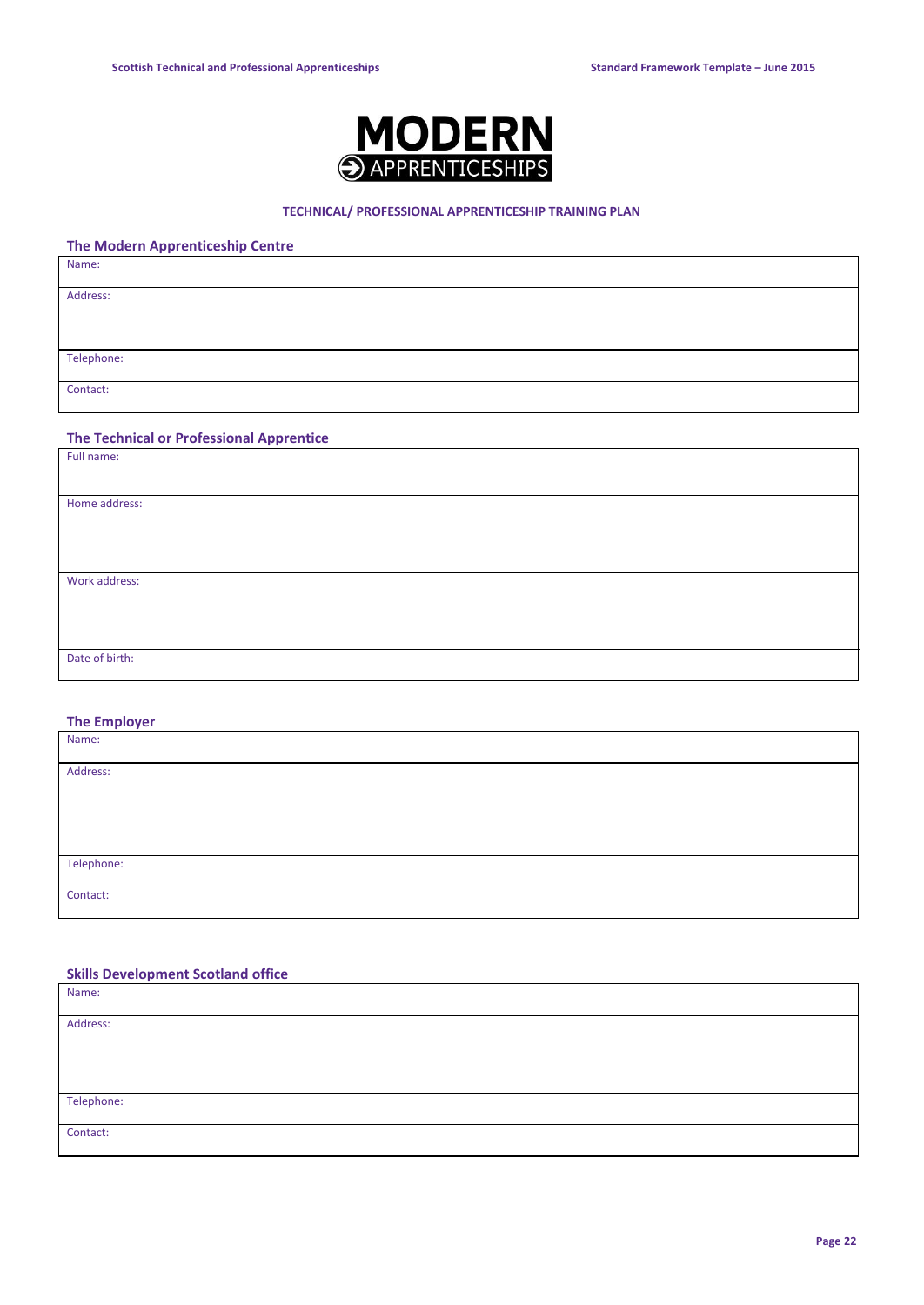#### **Framework selected outcomes** *Mandatory outcomes*

| Qualification Level (please identify level)                                        | <b>Tick units being</b> | <b>SCQF Level</b> | <b>SCQF Credit</b> |
|------------------------------------------------------------------------------------|-------------------------|-------------------|--------------------|
| (List mandatory and optional units)                                                | undertaken              |                   | <b>Points</b>      |
|                                                                                    |                         |                   |                    |
|                                                                                    |                         |                   |                    |
|                                                                                    |                         |                   |                    |
|                                                                                    |                         |                   |                    |
|                                                                                    |                         |                   |                    |
| Qualification level (please identify level)<br>(List mandatory and optional units) |                         |                   |                    |
|                                                                                    |                         |                   |                    |
|                                                                                    |                         |                   |                    |
|                                                                                    |                         |                   |                    |
|                                                                                    |                         |                   |                    |
|                                                                                    |                         |                   |                    |
|                                                                                    |                         |                   |                    |
|                                                                                    |                         |                   |                    |
| <b>Enhancements</b>                                                                |                         |                   |                    |
|                                                                                    |                         |                   |                    |
|                                                                                    |                         |                   |                    |

| <b>Career Skills</b> | (Include details of the minimum level required) | Tick units being<br>undertaken | <b>SCQF Level</b> | <b>SCQF Credit</b><br>Points |
|----------------------|-------------------------------------------------|--------------------------------|-------------------|------------------------------|
|                      | (full name and code)                            |                                |                   |                              |
| $\mathcal{P}$        | (full name and code)                            |                                |                   |                              |
| 3                    | (full name and code)                            |                                |                   |                              |
| $\overline{4}$       | (full name and code)                            |                                |                   |                              |
| 5.                   | (full name and code)                            |                                |                   |                              |

#### *Optional outcomes*

| <b>Additional units (if any)</b><br>These are optional and should reflect the individual training needs of the Apprentice | Tick units being<br>undertaken | <b>SCQF Level</b> | <b>SCQF Credit</b><br>Points |
|---------------------------------------------------------------------------------------------------------------------------|--------------------------------|-------------------|------------------------------|
| (specify unit)                                                                                                            |                                |                   |                              |
| (specify unit)                                                                                                            |                                |                   |                              |
| (specify unit)                                                                                                            |                                |                   |                              |
| (specify unit)                                                                                                            |                                |                   |                              |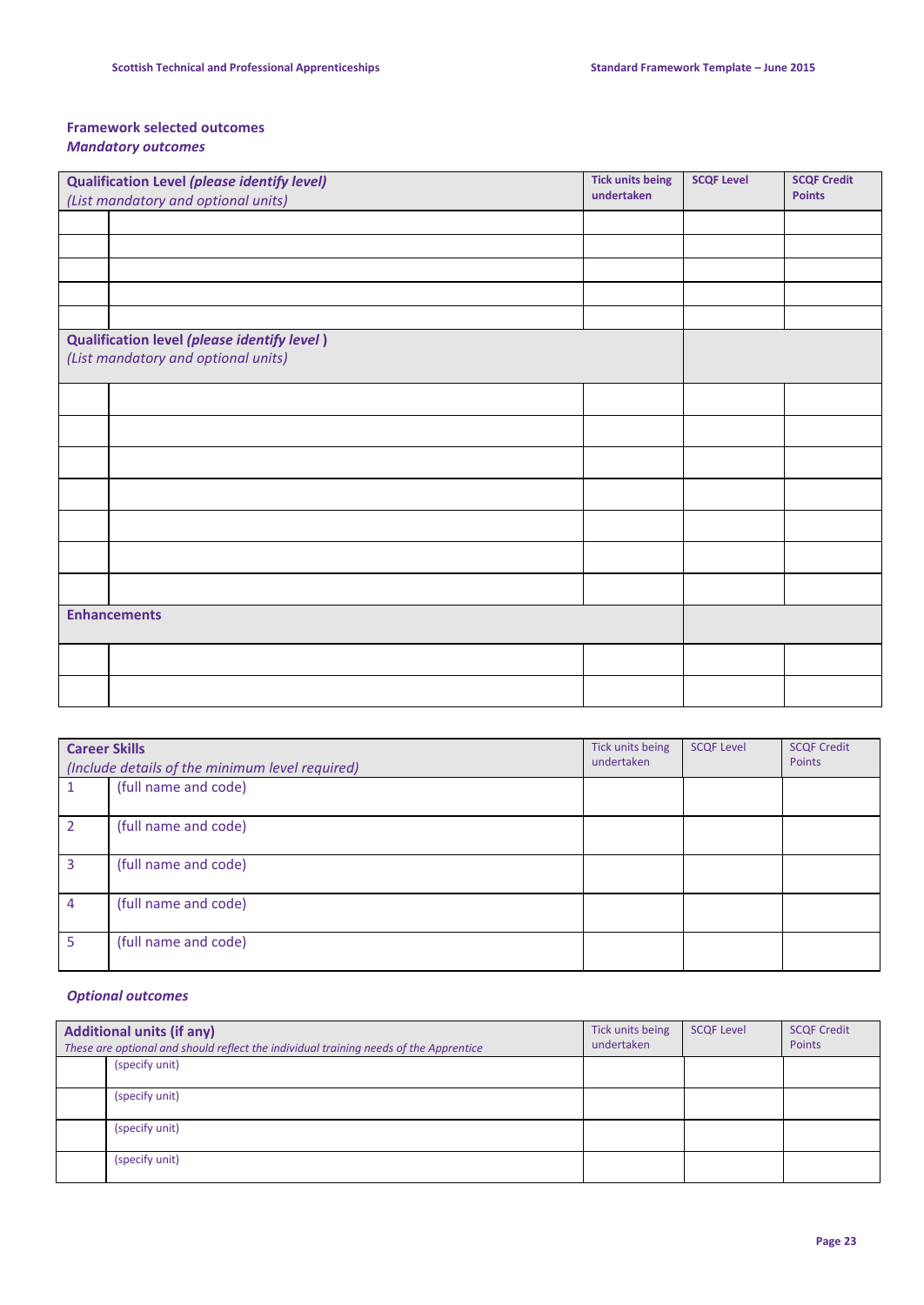#### **Summary of Technical/ Professional Apprentice's accredited prior learning:**

*If you require assistance in completing this form, please contact:*

Skills CFA Unit 110, Linton House 164-180 Union Street London SE1 0LH [info@skillscfa.org](mailto:info@skillscfa.org) Tel: 020 7091 9620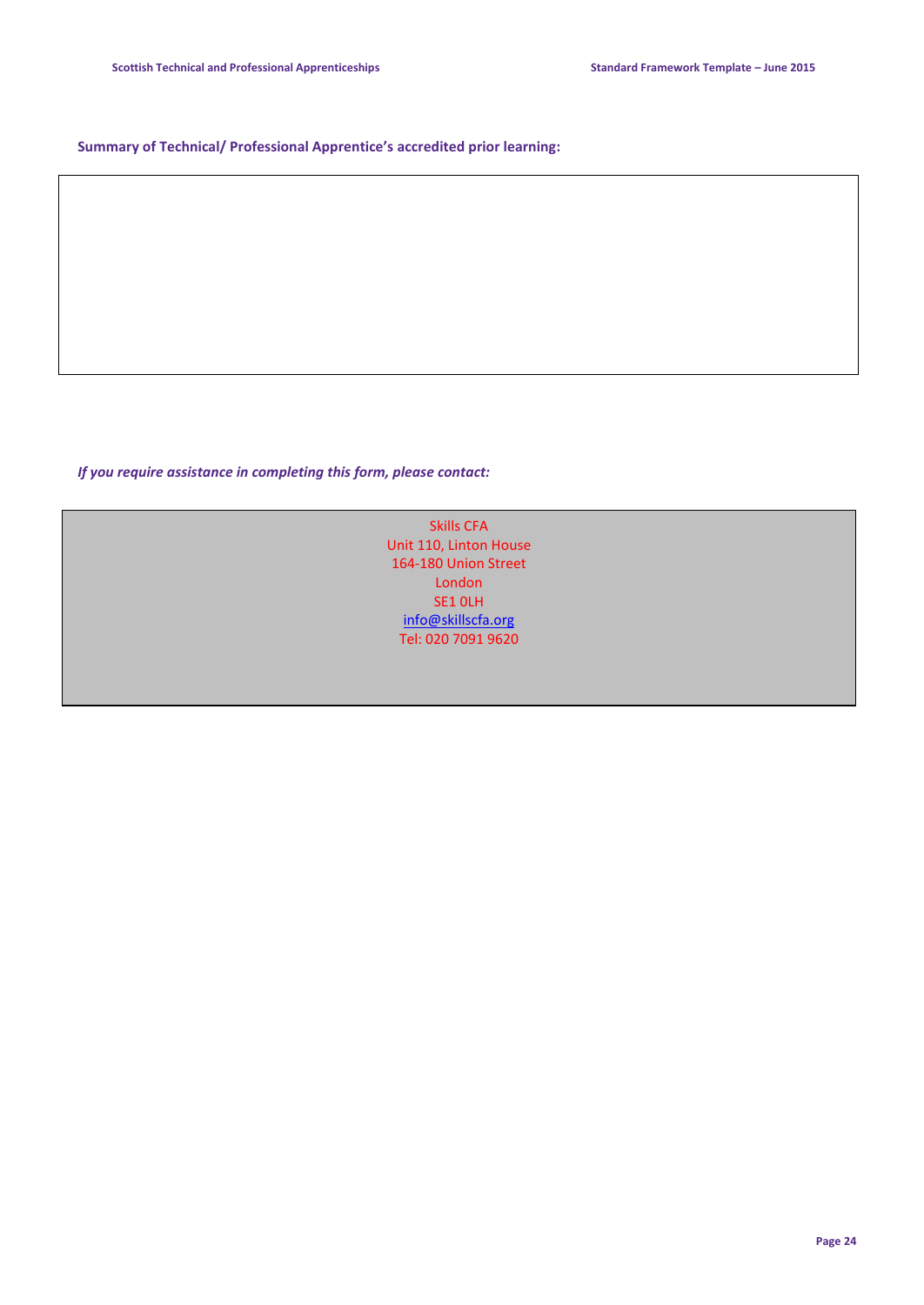## **APPENDIX 4: Career Skills Units for Technical and Professional Apprenticeships**

Technical Apprentices should complete Career Skills units at SCQF Level 7 or above and achieve a minimum of 15 Credits in total. Professional Apprenticeships should complete Career Skills units at SCQF Level 8 or above and achieve a minimum of 20 Credits in total.

The Career Skills units selected must not duplicate any of the units undertaken as part of the mandatory qualification.

|                                                             | <b>Business Administration</b>                                                     |                |                |            |
|-------------------------------------------------------------|------------------------------------------------------------------------------------|----------------|----------------|------------|
| Either                                                      | Implement, monitor and review change                                               | 9              | 6              | CFABAA116  |
| Or                                                          | Implement Change (Management Unit)                                                 | (see below)    |                |            |
| Either                                                      | Plan change across teams                                                           | 9              | 6              | CFABAA115  |
| Plan change (Management Unit)<br>Or                         |                                                                                    | (see below)    |                |            |
| Chair meetings                                              |                                                                                    | 8              | 4              | CFABAA413  |
|                                                             | Evaluate and solve business problems                                               | 8              | 6              | CFABAG128  |
| Implement and evaluate innovation in a business environment |                                                                                    | 8              | 6              | CFABAA113  |
| Manage and evaluate information systems                     |                                                                                    | 8              | 6              | CFABAD122  |
| Either                                                      | Monitor and evaluate contracts                                                     | 8              | 6              | CFABAF121  |
| Or                                                          | Monitor and evaluate the performance of contractors                                | 8              | 6              | CFABAF121  |
|                                                             | Negotiate in a business environment                                                | 8              | 7              | CFABAG123  |
| Either                                                      | Plan, run and evaluate projects                                                    | 8              | 10             | CFABAA152  |
| Or                                                          | Manage projects (Management Unit)                                                  | (see below)    |                |            |
|                                                             | Prepare, co-ordinate and monitor operational plans                                 | 8              | 6              | CFABAA1110 |
| Manage an office facility                                   |                                                                                    | $\overline{7}$ | 6              | CFABAA118  |
| Either                                                      | Manage budgets                                                                     | $\overline{7}$ | 5              | CFABAA532  |
| Or                                                          | Manage budgets (Management Unit)                                                   | (see below)    |                |            |
|                                                             | Manage communications in a business environment                                    | $\overline{7}$ | 3              | CFABAA616  |
|                                                             | Supervise a team in a business environment                                         | 7              | 6              | CFABAG1212 |
| <b>Management</b>                                           |                                                                                    |                |                |            |
| Either                                                      | Build and sustain collaborative relationships with other organisations             | 11             | 6              | CFAMLD17   |
| Or                                                          | Develop and sustain collaborative relationships with other organisations           | 11             | 6              | CFAM&LDD4  |
| Either                                                      | Develop a strategic business plan for your organisation                            | 11             | 14             | CFAMLB3    |
| Or                                                          | Develop strategic business plans                                                   | 11             | 14             | CFAM&LBA6  |
| Either                                                      | Ensure an effective organisational approach to health and safety                   | 11             | 12             | CFAMLE7    |
| <b>Or</b>                                                   | Provide healthy, safe, secure and productive working environments and<br>practices | 7              | 7              | CFAM&LEB1  |
| Either                                                      | Improve organisational performance                                                 | 11             | 11             | CFAMLF12   |
| Or                                                          | Manage continuous improvement                                                      | 11             | 11             | CFAM&LFE5  |
| Either                                                      | Manage risk                                                                        | 11             | 12             | CFAMLB10   |
| Or                                                          | Manage risks to your organisation                                                  | 11             | 11             | CFAM&LBB1  |
| Either                                                      | Promote equality of opportunity, diversity and inclusion in your organisation      | 11             | 12             | CFAMLB12   |
| Or                                                          | Promote equality of opportunity, diversity and inclusion                           | $\,8\,$        | 9              | CFAM&LBA7  |
| Either                                                      | Promote knowledge management in your organisation                                  | 11             | $\overline{7}$ | CFAMLE13   |
| Or                                                          | Promote knowledge management and sharing                                           | 11             | $\overline{7}$ | CFAM&LEC1  |
| Either                                                      | Promote the use of technology within your organisation                             | 11             | 12             | CFAMLE4    |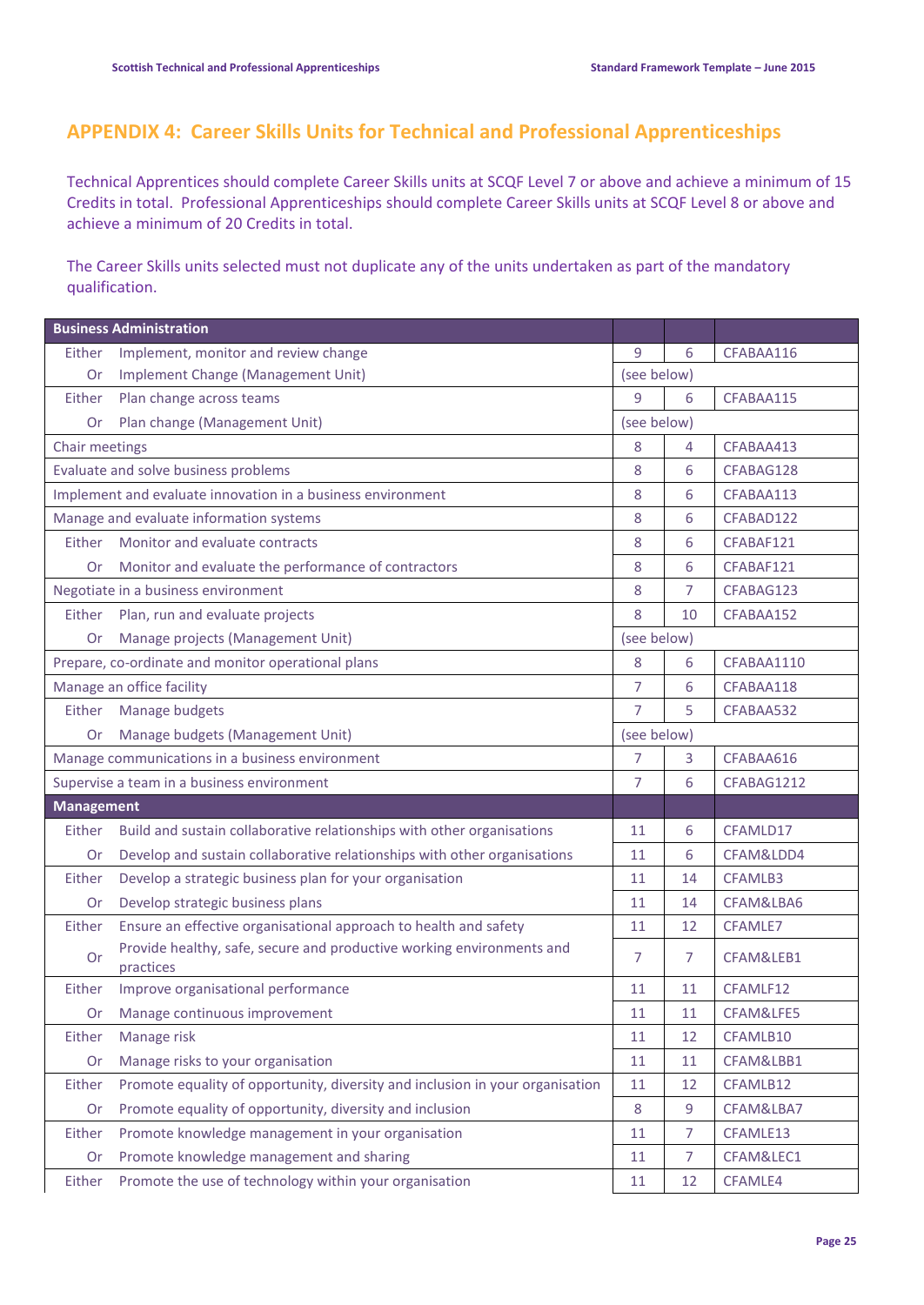| Or                                                                           | Optimise effective use of technology                                                        | 11             | 12 | CFAM&LEB5           |
|------------------------------------------------------------------------------|---------------------------------------------------------------------------------------------|----------------|----|---------------------|
| Either                                                                       | Provide leadership for your organisation                                                    | 11             | 13 | CFAMLB7             |
| <b>Or</b>                                                                    | Lead your organisation                                                                      | 11             | 13 | CFAM&LBA1           |
| Either                                                                       | Manage the development and marketing of products/services in your area of<br>responsibility | 10             | 9  | CFAMLF16            |
| Or                                                                           | Manage the marketing of products and services                                               | 11             | 6  | CFAM&LFB5           |
|                                                                              | Put the strategic business plan into action                                                 | 10             | 9  | CFAMLB4             |
| Either                                                                       | Develop and implement marketing plans for your area of responsibility                       | 9              | 5  | CFAMLF4             |
| Or                                                                           | Develop marketing plans                                                                     | 9              | 5  | CFAM&LFB2           |
| And/Or                                                                       | Implement marketing plans                                                                   | 9              | 5  | CFAM&LFB3           |
|                                                                              | Encourage innovation in your area of responsibility                                         | 9              | 12 | CFAMLC2             |
| Lead change                                                                  |                                                                                             | 9              | 15 | CFAMLC4             |
|                                                                              | Manage business processes                                                                   | 9              | 15 | CFAMLF3             |
| Either                                                                       | Manage knowledge in your area of responsibility                                             | 9              | 4  | CFAMLE12            |
| Or                                                                           | Develop knowledge and make it available                                                     | 9              | 4  | CFAM&LEC3           |
| Plan change                                                                  |                                                                                             | 9              | 15 | CFAM&LCA2           |
| Either                                                                       | Recruit, select and keep colleagues                                                         | 9              | 12 | CFAMLD3             |
| <b>Or</b>                                                                    | Recruit, select and retain people                                                           | 9              | 14 | CFAM&LDA2           |
| Either                                                                       | Develop and implement operational plans for your area of responsibility                     | 8              | 11 | CFAMLB1             |
| Or                                                                           | Develop operational plans                                                                   | 8              | 11 | CFAM&LBA9           |
| Manage projects                                                              |                                                                                             | 8              | 11 | CFAM&LFA5           |
|                                                                              | Implement change                                                                            | 8              | 11 | CFAMLC6             |
| Either                                                                       | Manage finance for your area of responsibility                                              | 8              | 14 | CFAMLE <sub>2</sub> |
| <b>Or</b>                                                                    | Manage the use of financial resources                                                       | 8              | 14 | CFAM&LEA3           |
| Either                                                                       | Manage physical resources                                                                   | 8              | 9  | CFAMLE8             |
| Or                                                                           | Manage physical resources                                                                   | 8              | 5  | CFAM&LEB3           |
| Either                                                                       | Manage the environmental impact of your work                                                | 8              | 4  | CFAMLE9             |
| Or                                                                           | Manage the environmental and social impacts of your work                                    | 8              | 4  | CFAM&LEB4           |
|                                                                              | Promote equality of opportunity, diversity and inclusion in your area of responsibility     | 8              | 10 | CFAMLB11            |
| Provide leadership in your area of responsibility                            |                                                                                             | 8              | 9  | CFAMLB6             |
| Either                                                                       | Allocate and monitor the progress and quality of work in your area of<br>responsibility     | 7              | 14 | CFAMLD6             |
| <b>Or</b>                                                                    | Manage people's performance at work                                                         | 7              | 14 | CFAM&LDB4           |
| Either                                                                       | <b>Build and manage teams</b>                                                               | 7              | 8  | CFAMLD9             |
| <b>Or</b>                                                                    | <b>Build Teams</b>                                                                          | 9              | 8  | CFAM&LDB1           |
|                                                                              | Communicate information and knowledge                                                       | $\overline{7}$ | 3  | CFAMLE11            |
| Ensure health and safety requirements are met in your area of responsibility |                                                                                             | $\overline{7}$ | 11 | CFAMLE6             |
| Manage budgets                                                               |                                                                                             | 7              | 11 | CFAM&LEA4           |
| Either                                                                       | Manage your own resources and professional development                                      | 7              | 8  | CFAMLA2             |
| Or                                                                           | Develop your knowledge, skills and competence                                               | 7              | 6  | CFAM&LAA2           |
| Either                                                                       | Provide leadership for your team                                                            | 7              | 9  | CFAMLB5             |
| Or                                                                           | Lead your team                                                                              | 7              | 9  | CFAM&LBA3           |
| (Business Continuity Management)                                             |                                                                                             |                |    |                     |
| Develop a Business Continuity Management (BCM) strategy                      |                                                                                             | 10             | 10 | CFABCM201           |
| Design Business Continuity Management (BCM) procedures                       |                                                                                             | 8              | 8  | CFABCM101           |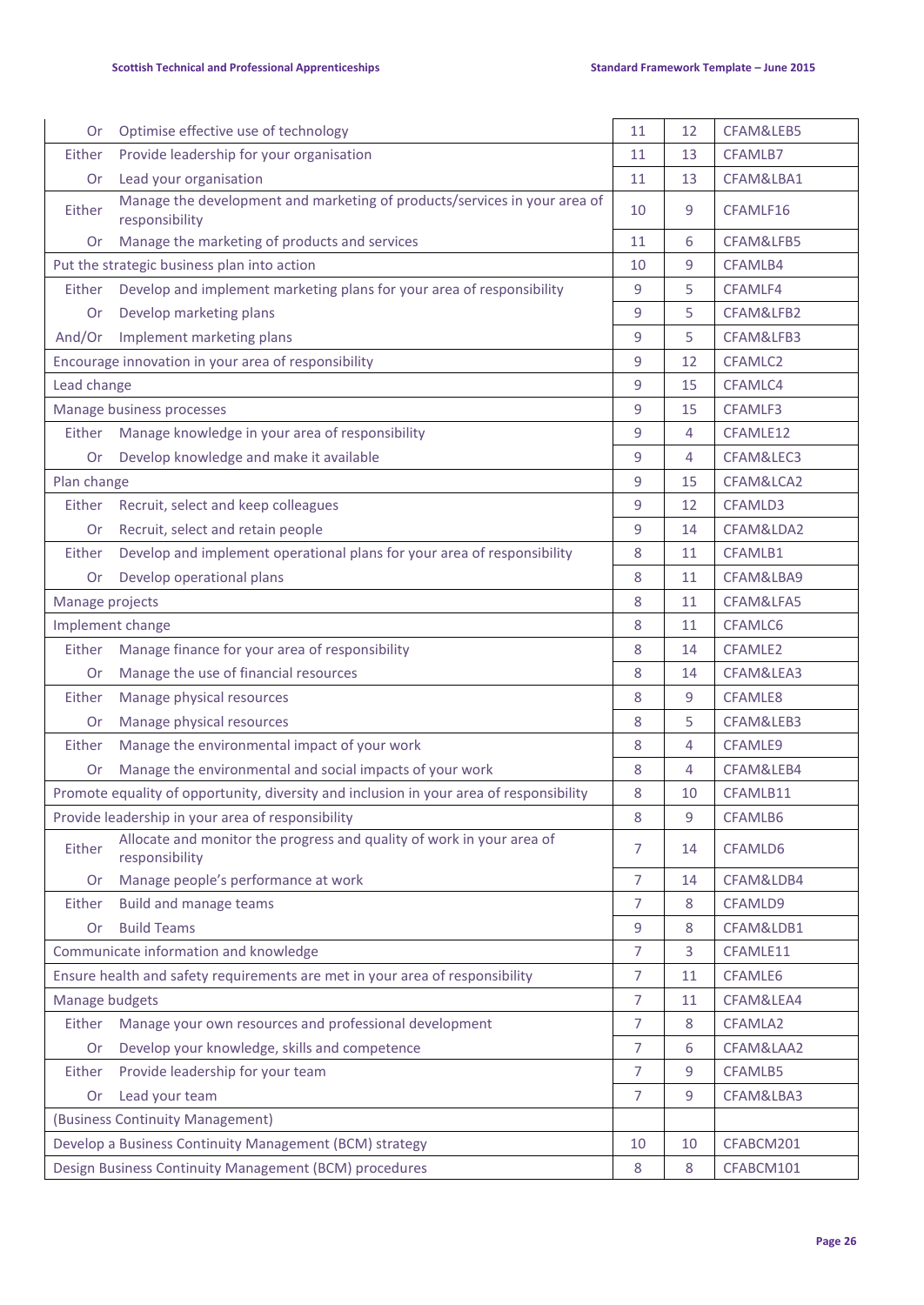| Manage incident response teams                                                                           | 8              | 5              | CFABCM301      |
|----------------------------------------------------------------------------------------------------------|----------------|----------------|----------------|
| Assist in the design of Business Continuity Management (BCM) procedures                                  |                | 4              | CFABCM102      |
| Assist with the development of an organisational Business Continuity Management<br>(BCM) strategy        |                | 5              | CFABCM202      |
| Lead a response team                                                                                     |                | 4              | CFABCM302      |
| Operate incident response procedures                                                                     | $\overline{7}$ | 4              | CFABCM303      |
| Communicating during an incident                                                                         | $\overline{7}$ | 5              | CFABCM401      |
| (Governance)                                                                                             |                |                |                |
| Define the responsibilities, powers and tasks of the governing body                                      | 12             | 13             | <b>CFA 501</b> |
| Define the organisation's strategy and structure                                                         | 12             | 13             | <b>CFA 502</b> |
| Determine the organisation's purpose, vision, values and ethical behaviour                               | 12             | 13             | <b>CFA 503</b> |
| Ensure effective functioning and performance of the governing body                                       | 12             | 14             | <b>CFA 504</b> |
| Ensure effective governing body decision making and delegation                                           | 12             | 14             | <b>CFA 505</b> |
| Evaluate organisational and managerial performance to ensure effective compliance<br>and control systems | 12             | 15             | <b>CFA 506</b> |
| Exercise accountability and engage effectively with key stakeholders                                     | 12             | 12             | <b>CFA 507</b> |
| <b>Customer Service</b>                                                                                  |                |                |                |
| Apply technology or other resources to improve customer service                                          | 8              | 11             | CFACSD18       |
| Build and maintain effective customer relations                                                          | 8              | 8              | CFACSB15       |
| Champion customer service                                                                                | 8              | 10             | CFACSA17       |
| Develop a customer service strategy for a part of an organisation                                        | 8              | 11             | CFACSD16       |
| Follow organisational rules, legislation and external regulations when managing<br>customer service      |                | 10             | CFACSF6        |
| Plan and organise the development of customer service staff                                              | 8              | 9              | CFACSD15       |
| Plan, organise and control customer service operations                                                   | 8              | 10             | CFACSB13       |
| Review the quality of customer service                                                                   | 8              | 8              | CFACSB14       |
| Apply risk assessment to customer service                                                                | $\overline{7}$ | 10             | CFACSC6        |
| Build a customer service knowledge set<br>Either                                                         | $\overline{7}$ | $\overline{7}$ | CFACSA16       |
| Build a customer service knowledge base<br><b>Or</b>                                                     | 7              | $\overline{7}$ | CFACSA16       |
| Either<br>Demonstrate understanding of customer service                                                  | 7              | 6              | CFACSF3        |
| Show understanding of customer service<br>0r                                                             | $\overline{7}$ | 6              | CFACSF3        |
| Gather, analyse and interpret customer feedback                                                          | $\overline{7}$ | 10             | CFACSD12       |
| Manage customer service performance                                                                      | $\overline{7}$ | $\overline{7}$ | CFACSD20       |
| Promote continuous improvement                                                                           | $\overline{7}$ | $\overline{7}$ | CFACSD9        |
| Use customer service as a competitive tool                                                               | 7              | 8              | CFACSA14       |
| <b>Enterprise</b>                                                                                        |                |                |                |
| Evaluate an existing business opportunity                                                                | $9$            | 6              | CFABD9         |
| Get support for a creative idea                                                                          | 9              | 9              | CFABD10        |
| Explore overseas markets                                                                                 |                | 14             | CFAWB6         |
| Carry out a review of the business                                                                       |                | 8              | CFABD4         |
| Make deals to take your business forward                                                                 |                | 6              | CFAEE3         |
| Find innovative ways to improve your business                                                            |                | 8              | CFAEE4         |
| Plan how to let your customers know about your products and services                                     |                | 8              | CFAWB2         |
| Advertise your products and services                                                                     |                | 5              | CFAWB4         |
| Sell your products or services                                                                           |                | $\overline{7}$ | CFAWB5         |